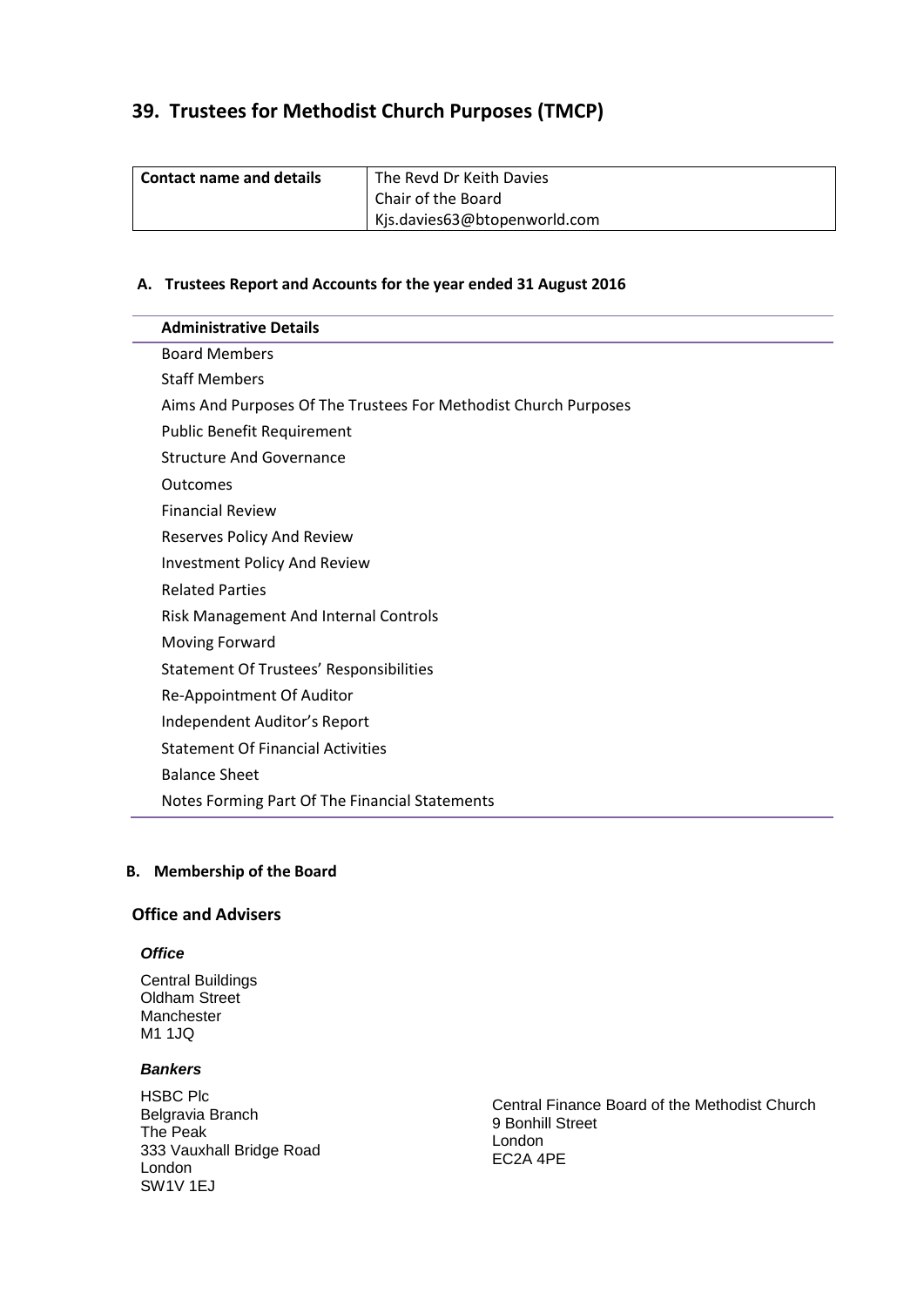#### *Auditors*

Beever and Struthers St George's House Manchester M15 4JE

#### *Stockbrokers*

Barclays Wealth Tay House 300 Bath Street Glasgow G2 4LH

#### *Solicitors*

Pothecary Witham Weld 70 St George's Square London SW1V 3RD

# **Board Membership**

| The Revd Rosemarie Clarke (appointed 7/7/2016)  | Mr John Bell        |
|-------------------------------------------------|---------------------|
| The Revd Dr Keith Davies (Chair)                | Mr Graham Danbury   |
| The Revd Paul Flowers (stepped down 12/12/2016) | Mr Ralph Dransfield |
| The Revd Doreen C Hare                          | Dr Ian Harrison     |
| The Revd Jennifer A Impey                       | Mr John Jefferson   |
| The Revd Gillian M Newton                       | Mr David Moore      |
| The Revd Gareth J Powell (resigned 19/9/2016)   | Mr Malcolm Pearson  |
| The Revd Kenneth E Street                       | Mr G Alan Pimlott   |

# Changes in Office:

The Revd Gareth J Powell resigned from the Board on 19 September 2016, and the Board thanks Gareth for his considerable support and counsel whilst undertaking his roles as Assistant Secretary of the Conference and subsequently as Secretary of the Conference.

The Revd Rosemarie Clarke was appointed to the Board by the 2016 Conference.

The Revd Paul Flowers ceased to be a presbyter in Full Connexion from 12 December 2016 and from that date was no longer a member of the Board. The Board thanks Paul for his contributions during his time as an active member.

## **TMCP Staff**

Anne Goodman, Chief Executive, oversees a professional team of 18. The team is responsible for ensuring the Board's functions and responsibilities as trustees are discharged on a day to day basis. Anne also works closely with the Board on strategic and planning issues. The key management personnel include:

| Martin Attfield | $\overline{\phantom{a}}$ | Administration Manager/Assistant CE |
|-----------------|--------------------------|-------------------------------------|
| Laura Carnall   | $\overline{\phantom{a}}$ | <b>Legal Operations Manager</b>     |
| Andrew Maxfield | $\overline{\phantom{a}}$ | Legal Technical Manager             |
| Janet Street    | $\overline{\phantom{a}}$ | <b>Finance Manager</b>              |

The Admin, Finance and Legal sections continue to work hard to fulfil their duties and the Board is grateful for all they do. The effectiveness of the work performed is reviewed constantly and as a result appropriate changes to the structures of each section are implemented as necessary. Anne works in consultation with key management to deliver this in a collaborative manner.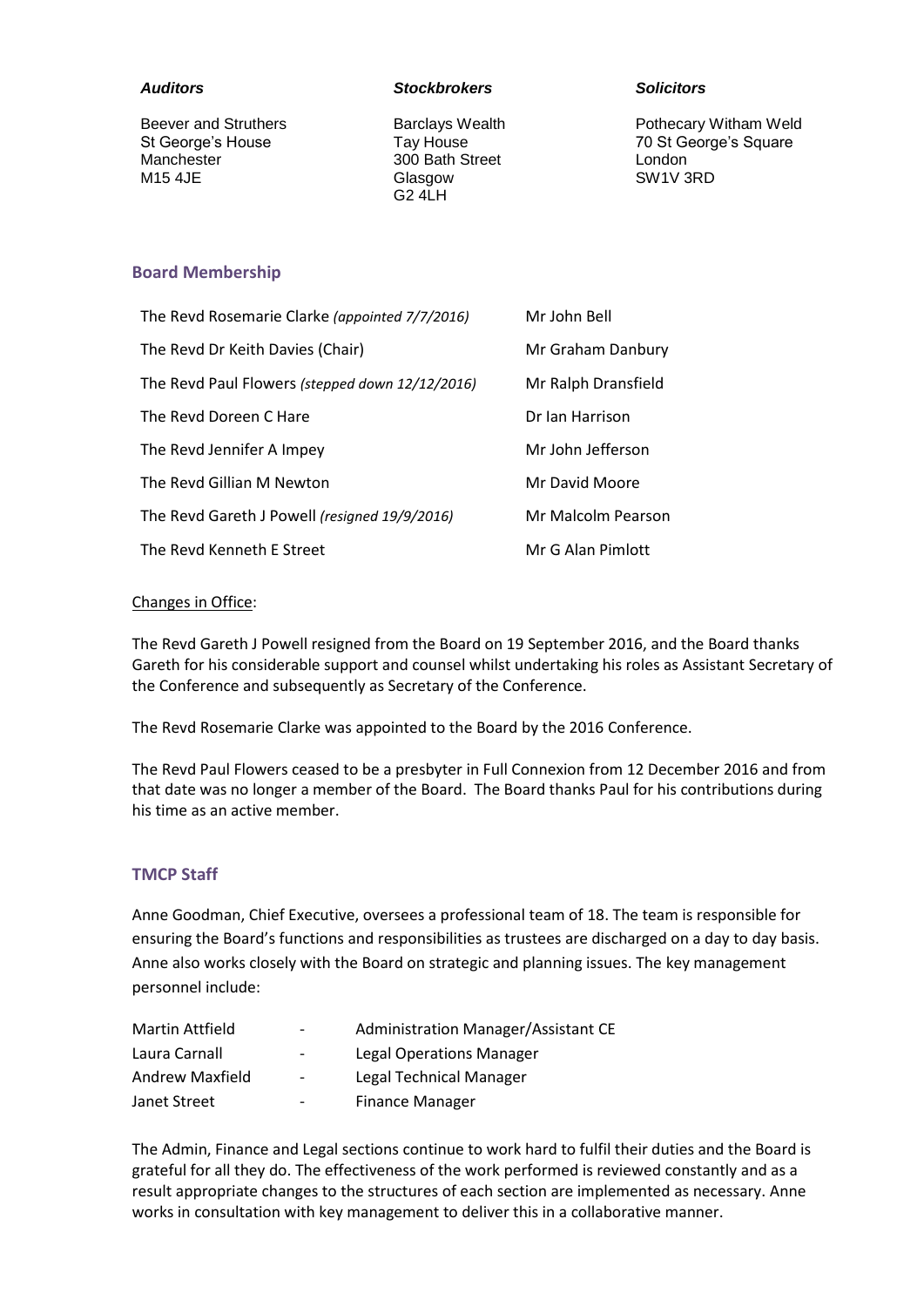The team continually builds on existing relationships with their colleagues in the Connexional Team, Central Finance Board and the Methodist Church. All staff aim to promote a professional relationship between TMCP and any outside agencies with whom the organisation may be in contact.

All staff are encouraged through the appraisal process to embark on an annual programme of training and continuing professional development which both enhances their role and satisfies the requirements of their individual professional bodies. The Board holds a 'season ticket' with an industry training provider to help facilitate this.

# **Aims and purposes of the Trustees for Methodist Church Purposes**

The purpose of the Board is to service the Methodist Church in the advancement of the Christian faith in accordance with its doctrinal standards and discipline, and any charitable purpose of the Methodist Church or church organisation.

The Board's mission is to support and strengthen the Methodist Church, both by providing practical support to Managing Trustees and by working closely and effectively with colleagues in the Methodist Connexional Team.

It aims at all times to:

- Work within an ethical and Christian framework.
- Act with integrity and patience.
- Listen carefully and communicate clearly.
- Value and nurture the talents of those within the organisation.
- Through guidance and training, continue to assist Managing Trustees as much as we can. We are here to provide a service and to ensure that all processes with which we are involved are clearly outlined.

The governing documents are the Methodist Church Act 1939, the Trust Deed of 1939 and the Methodist Church Act 1976.

The Trustees for Methodist Church Purposes (TMCP) are the custodian trustees of all property held on the Model Trusts of the Methodist Church Act 1976, except for that in the Channel Islands or the Isle of Man which are held by the Trustees for Jersey Methodist Church Purposes, the Trustees for Guernsey Methodist Church Purposes or the Trustees for Manx Methodist Church Purposes. This includes nearly all the property held by the 4,486 or so Local Churches, 375 Circuits and 31 Districts, together with a number of properties used for connexional purposes.

The Board is also custodian of the funds held in 6,696 separate trusts. These funds are held for Methodist purposes for the Managing Trustees who may be local Church Councils, Circuit Meetings or other bodies of trustees. Some trusts, such as Circuit Model Trust Funds, are held on the Model Trusts. The trusts of other Funds, such as Permanent Endowments, are determined by the terms of the will or other settlement.

These trusts are segregated from the Charity's individual assets, being each identified as separately labelled funds. Any instructions for actions in respect of those funds are given with authority by the Managing Trustees responsible for the funds and only acted upon when this authority is given. Regular reconciliations of these funds and investments held are performed and all processes are subject to scrutiny.

Activities of the Board include:-

- effecting all sales, purchases and leases of property by Church bodies and checking legal documents before signature by Managing Trustees.
- investing funds received from sales or bequests and transmitting funds for purchases or to meet the cost of a project as instructed by Managing Trustees.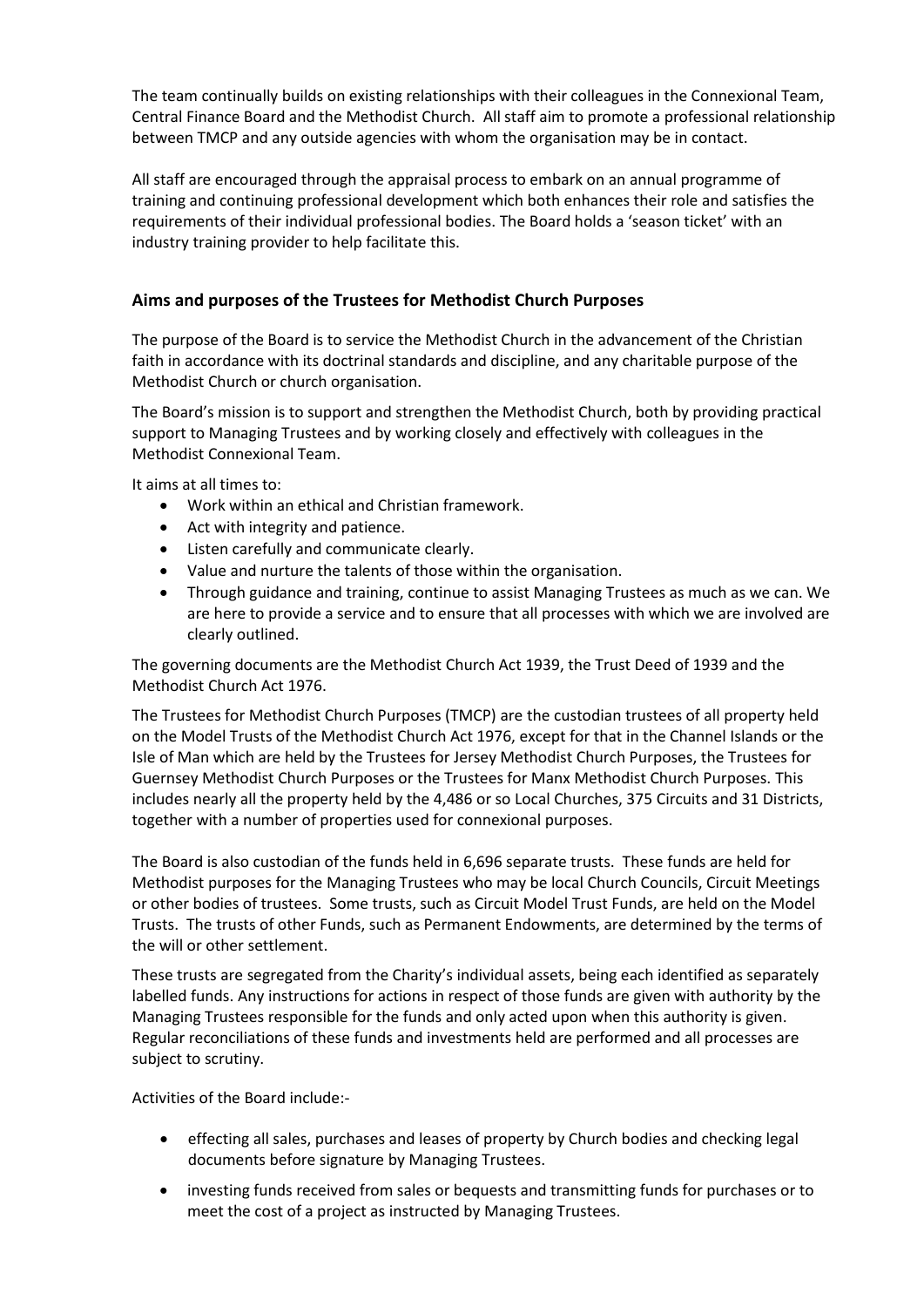fulfilling any other duties or responsibilities required of, or appropriate for, the corporate body acting on behalf of the Methodist Church.

The Board is full Trustee of a small number of trusts where it has discretion over the use of income and, in some cases the capital, and is responsible for the investment of the funds. For a number of the trusts, the purposes for which grants may be made are specified in the trust documents, and for others the Board is able to make grants for any Methodist charitable purpose. The Board works closely with others within the Connexion to publicise these funds and to ensure they are utilised.

# **Public Benefit Requirement**

In accordance with Section 4 of the Charities Act 2011, the Board has complied with its duty to have due regard to the guidance on public benefit published by the Charity Commission in exercising its powers or duties.

This guidance sets out two key principles:

- 1. The organisation must have an identifiable benefit.
- 2. The benefit must be to the public or a section of the public.

The Board meets its charitable objects by performing key duties as the custodian trustee of all Methodist Model Trust property, facilitating all related legal and financial transactions. It provides practical support to Managing Trustees in Local Churches, Circuits and Districts and works closely and effectively with colleagues in the Connexional Team.

# **Structure and Governance**

These accounts reflect only the state of affairs and income and expenditure of the Board in relation to its own direct affairs. The Board also acts as custodian trustee in respect of all property held on the Model Trusts and full trustee of a number of other trusts. The accounts included in this report do not include these funds or any amounts in respect of local church, circuit and district accounts.

The Board is a corporate body and was incorporated by the Methodist Church Act 1939.

The Trustees for Methodist Church Purposes applied and became a registered charity on 15 June 2010 (1136358 – "Trustees for Methodist Church Purposes").

Board members are appointed by the Methodist Conference on the nomination of the Board, which seeks to maintain a balance of appropriate professional experience, Methodist experience and connexional representation.

Further to Section 4(3) of the 1939 Act the Board consists of equal numbers of "ministers and laymen" (sic) and the Conference has currently set the total number of members at 16.

Once appointed a member is a trustee for life unless any of the conditions set out in section 5 of the 1939 Act occurs. In summary these are if a member shall:

- Die
- Become bankrupt
- Make an assignment for the benefit of their creditors
- Refuse or be unfit to act or be incapable of acting as a member of the Board
- Reside for twelve months outside of the United Kingdom
- Cease to be a member of the Methodist Church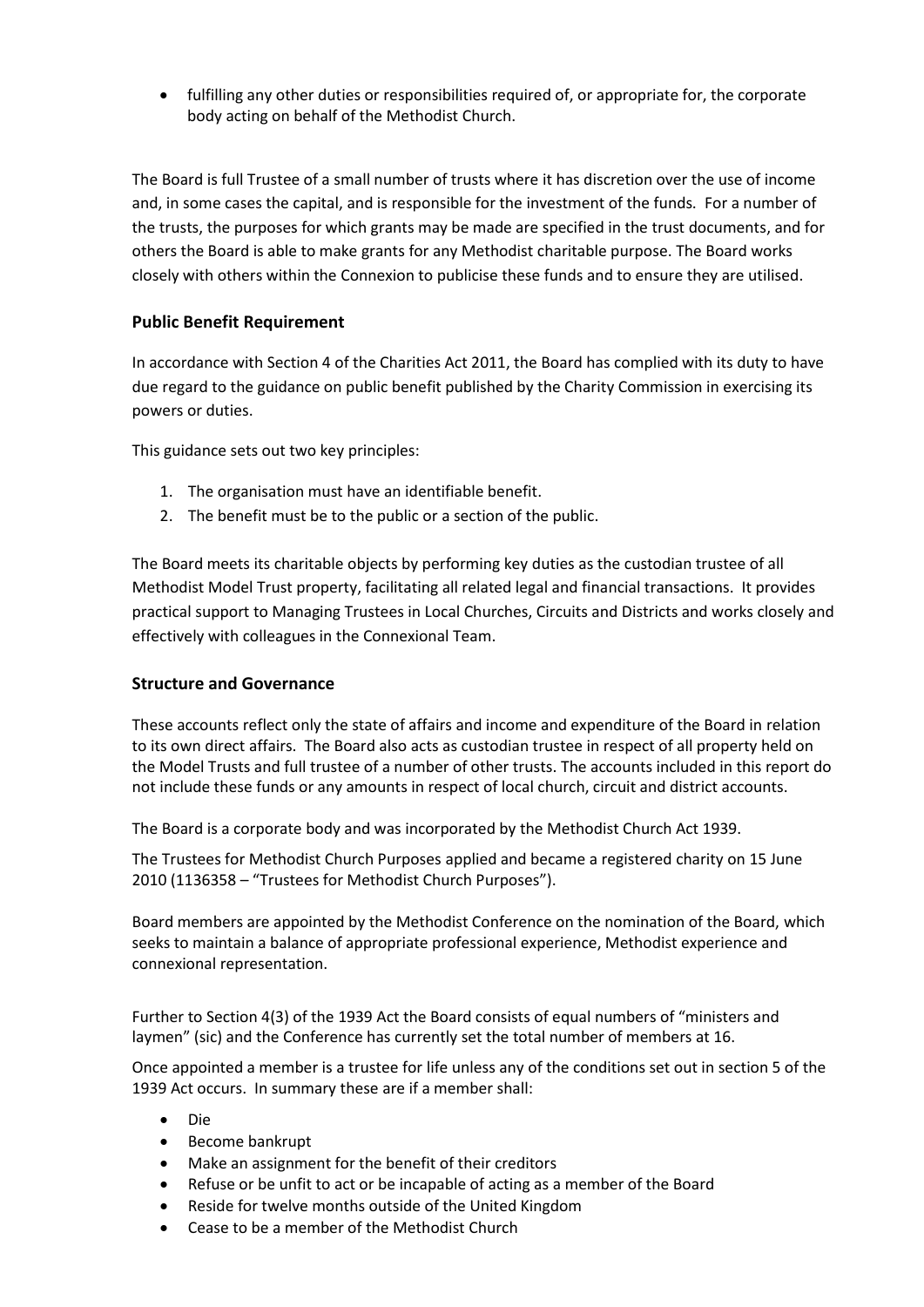By notice in writing sent or delivered to the secretary\* state their desire to resign from the Board

\*In the Act the "secretary" means "the secretary of the Conference".

The Board, which meets at least 3 times a year, is responsible for all the functions of the Trustees for Methodist Church Purposes. In practice, much of the work of the Board is discharged through committees and by its staff.

The Board occupies offices at Central Buildings, Manchester which is a Model Trust property used also by the Connexional Team, the Manchester Circuit and the Methodist Centre (a local church in the Circuit). The property is managed under a Joint Management Agreement to which the Methodist Council is party. Connexional Managing Trustees appointed by the Council are responsible for the area occupied by the Board and the Connexional Team.

The Board is served by three committees:

## **The Executive Committee**

There is currently a committee of four members, meeting at least three times a year. The Executive Committee reports to the Board and:

- oversees the management arrangements and Board meetings;
- takes any action on behalf of the Board between meetings;
- reviews the Financial Statements and Annual Report of TMCP;
- considers and approves management accounts;
- deals with all full trust applications; and
- continues to work alongside the Chief Executive to finalise key projects and internal reviews.

## **The Audit Committee**

This is a committee of three members, meeting at least twice a year to review:

- the Financial Statements and Annual Report of TMCP, with the external auditors;
- the effectiveness of the financial and other internal control systems with regards to monies and other assets for which TMCP is responsible; and
- the effectiveness of the management of risks.

The committee also:-

- advises the Trustees for Methodist Church Purposes on the appointment of external auditors; and
- oversees the internal audit process, including Planning, Scoping and Reporting.

## **The Investment Committee**

This is a committee of three members plus the Chief Executive, meeting at least once a year to review: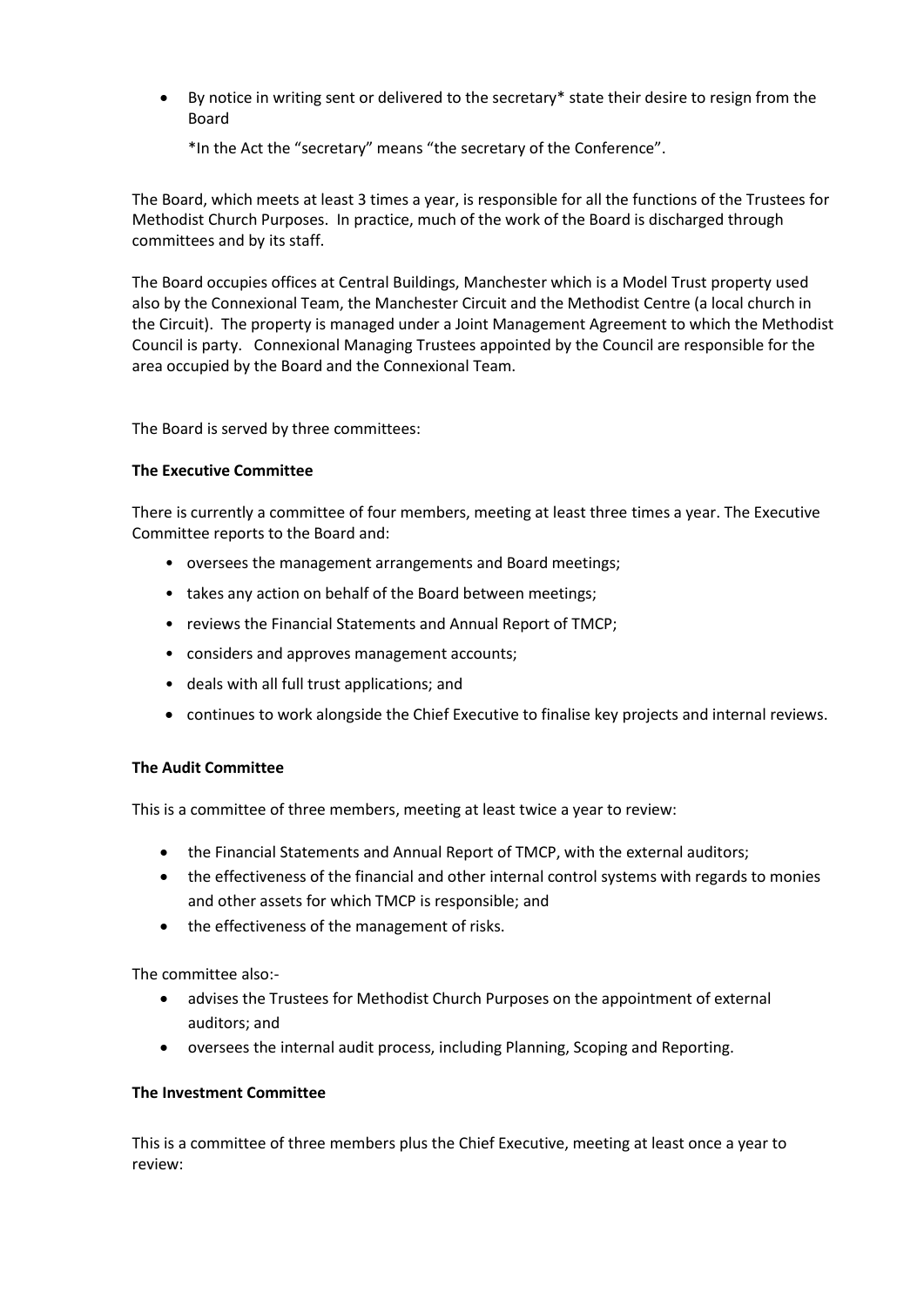- the investment policy in respect of the Full Trusts and the Trustees' Interest Fund;
- and recommend the investment parameters for the Board to adopt on an annual basis.

### **Board Recruitment**

The Board has revised its process for recruitment and vacancies, where they arise, are assessed in terms of experience, skills and expertise. A skills audit is produced annually by the Chair in consultation with all Board members.

## **Board Training**

All new trustees undergo induction to familiarise themselves with the aims and work of the charity, and to ensure they understand fully their responsibilities as Board members and the organisational expectations in terms of their commitment. As part of the induction programme, trustees are provided with constitutional, governance, financial and organisational documentation. Trustees also receive regular updates and are made aware of relevant events and training opportunities.

### **Outcomes**

In order to provide a flavour of the work by TMCP, included below is an outline of some of the tasks performed during the last connexional year:

The Finance section supports the Board's role as custodian trustee by planning and performing all financial operations related to the receipt and payment of Model Trust money as well as the investment of funds on behalf of Managing Trustees. The section also works closely with colleagues in the Central Finance Board and the Connexional team in order to fulfil some of these duties.

Some of the highlights of activities undertaken during the reporting period are as follows:

| Property proceeds received | £ 38m |
|----------------------------|-------|
|                            |       |

- Payment requests processed E 53.3m
- Investments purchased E 3m
- Investments sold £ 8.2m

The Trust Information System, an online system which TMCP developed in 2014 to provide online access to trust statements, balances and other information, is becoming more established as a resource and at the year ended 31 August there were 2,269 users.

The Legal section continues to help Managing Trustees across the Connexion to secure income from their property to fund Mission including granting non-residential leases, residential tenancies and entering into licences and one-off booking forms.

In the connexional year 2015/16 the Legal section helped Managing Trustees to complete approximately 39 non-residential leases and provided guidance and assistance on 60 new assured shorthold tenancies and 73 forms of licence agreement. Since 1 September 2016, the section has helped Managing Trustees to get to the point of completion on a further 18 non-residential leases and are providing guidance and assistance on 43 new assured shorthold tenancies and 34 forms of licence agreement.

During the year to 31 August 2016 TMCP assisted Managing Trustees with guidance on development projects totaling more than £9.5 million from over 30 circuits across the Connexion. In addition TMCP were approached by Managing Trustees and provided guidance on 14 new major redevelopment projects with an estimated total value in excess of £7.5 million.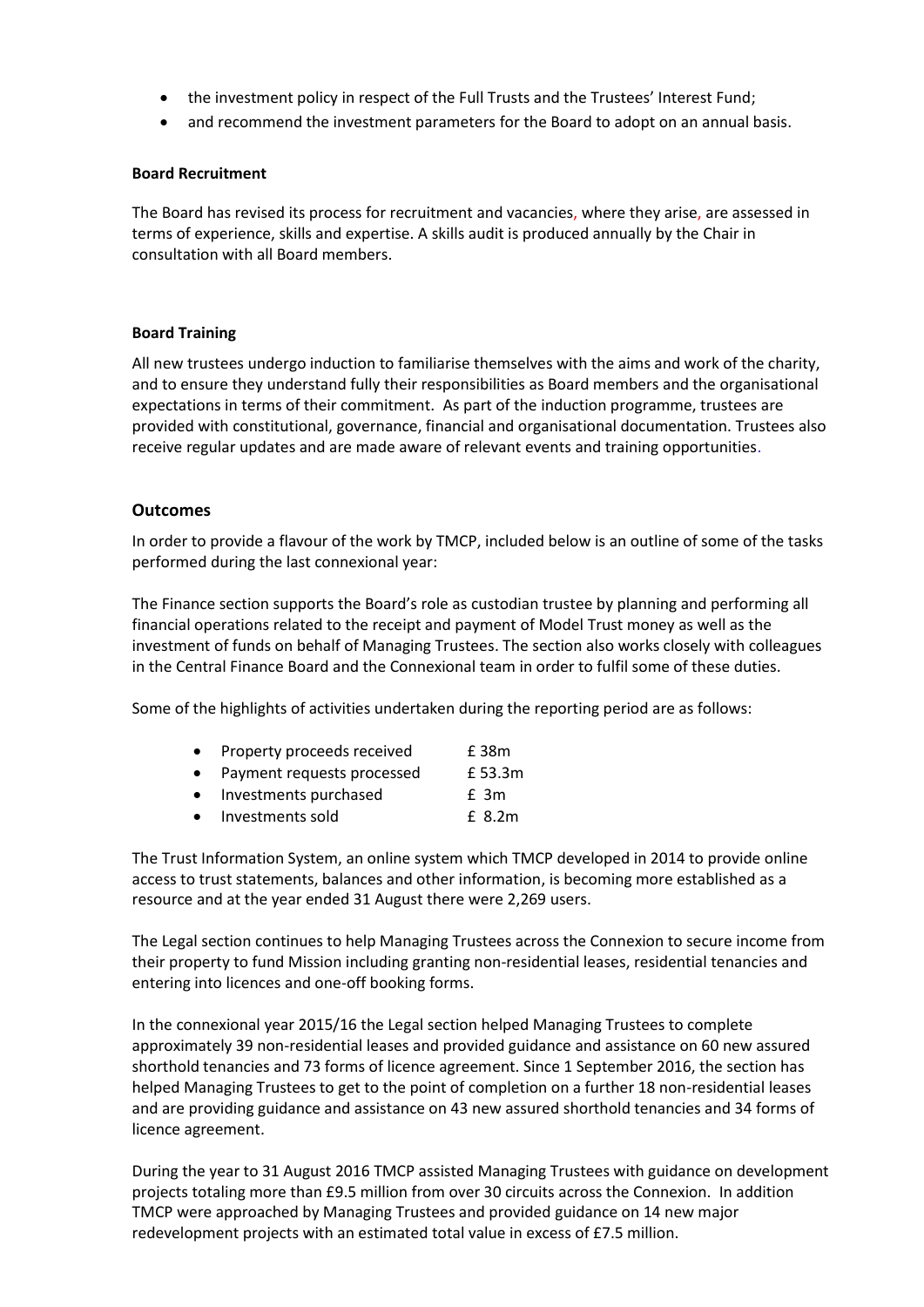TMCP works with Managing Trustees to enable them to pursue mission in different ways. This work includes the redevelopment of existing buildings, creating multi-purpose worship space which enables the development of strong links with local communities by providing space to facilitate community activities.

Since 1 September 2016 TMCP have been notified of further development projects with a combined value in excess of £23 million. TMCP continues to work with Managing Trustees and their professional advisors to enable them to advance these projects in compliance with the requirements of Charity Law and Methodist law and policy.

# **Financial Review**

TMCP ended the year to 31 August 2016 with net expenditure after adjusting for gains on investment assets of £23,848 (2015: £115,470 net expenditure). Total income for the year was £875,583, whilst total expenditure for the year was £1,078,317, leading to a net operating deficit of £202,734. In addition there were gains on investment assets of £178,886. The Board utilises an annual draw-down of £100,000 from reserves to supplement operational income.

# **Charitable income**

The main sources of charitable income are the management charges, the contribution from the Methodist Council and the dividends arising on funds held with the Central Finance Board.

Income from charitable activities decreased by 1.11% to £822,589 (2015: £831,845)*. Investment Income increased to £52,994 (2015: £42,692).*



# **Charitable Expenditure**

The main categories of charitable expenditure are staffing and support costs. Resources expended in respect of charitable activities increased by 7.01% to £1,046,001 (2015: £977,457). This was due to changes in the staff team and investment in technology resources.

Over the last five years, since 2011/12, there has been an aggregate operating deficit of £779,620. This is before adjusting for investment appreciation and exceptional items. Allowing for these items the level of reserves has increased by £264,828.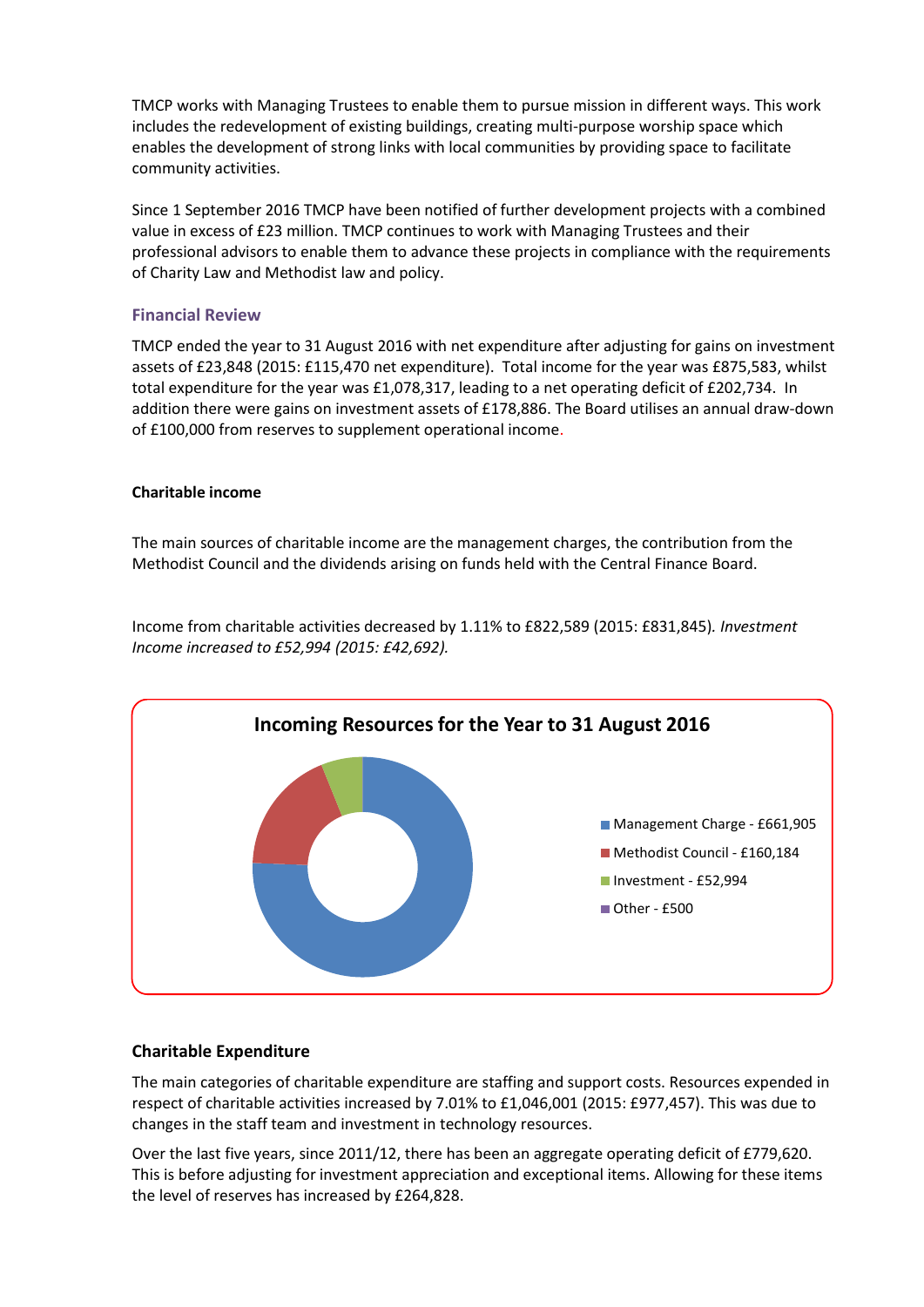The Board keeps a continual watch on the level of staffing required to fulfil the expectations of the Churches and Connexion and there has been a need to strengthen our resources in this regard which has contributed to our ongoing deficits.



# **Utilisation of Reserves**

|                                                                                    | 2015/16     | 2014/15     | 2013/14     | 2012/13    | 2011/12      |
|------------------------------------------------------------------------------------|-------------|-------------|-------------|------------|--------------|
|                                                                                    |             |             |             |            |              |
| <b>Opening Balance</b>                                                             | £2,067,644  | £ 2,183,114 | £1,813,642  | £1,745,459 | £1,778,968   |
|                                                                                    |             |             |             |            |              |
| <b>Funds added to</b><br>/ (utilised from)<br>reserves in the<br>year              | £ (23,848)  | £ (115,470) | £369,472    | £ 68,183   | $£$ (33,509) |
|                                                                                    |             |             |             |            |              |
| <b>Closing Balance</b>                                                             | £ 2,043,796 | £2,067,644  | £ 2,183,114 | £1,813,642 | £1,745,459   |
| The above table shows the change in reserves over the past five connexional years. |             |             |             |            |              |

# **Reserves Policy and Review**

The Board is keenly aware of the need, not only to secure its viability in the immediate future, but to provide reliable services over the longer term. More specifically, its policy in respect of use of Reserves is to:-

- i. Subsidise the work of the Board and benefit the managing trustees.
- ii. Contribute to the cost of additional services which otherwise would be funded wholly by the Methodist Council or Districts.
- iii. Support and uphold the rights of trustees. It provides a safety net should the Board be called upon to meet additional obligations as part of its custodian trusteeship responsibilities.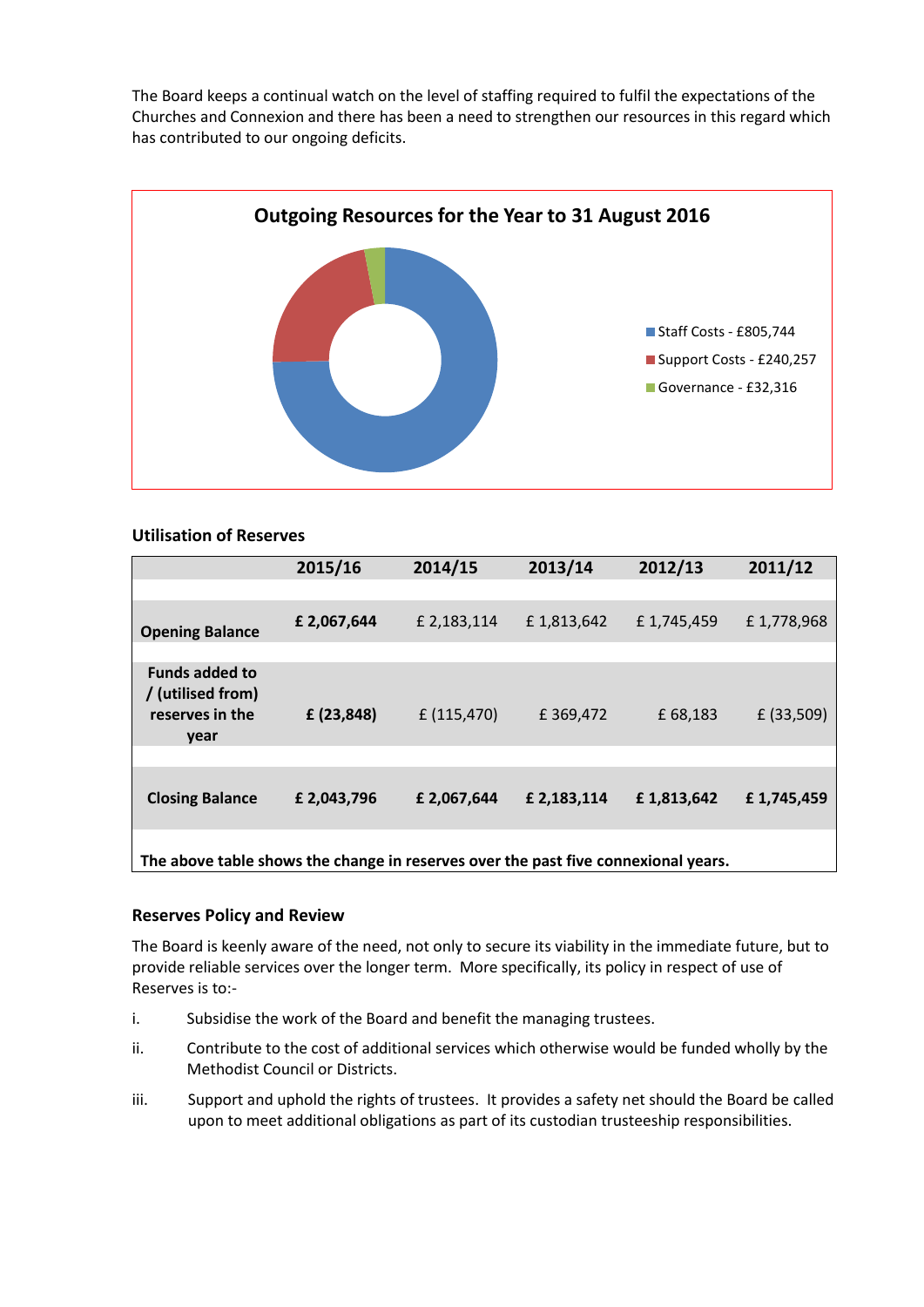It is considered prudent to ensure that no dependence is placed upon an annual increase in Reserves which may arise as a result of investment gains.

When the Annual Budget is prepared, the Reserves Policy is reviewed to ensure the appropriate allocation for the forthcoming year. The Audit Committee also looks at the Policy, in the context of the budget and the final accounts, each year as a matter of good practice.

The Board also reviews the level of Reserves annually and makes a judgment as to the level below which it should not fall in case the Board is called upon to meet unforeseen obligations as part of its custodian trusteeship responsibilities.

The current Reserves Policy was agreed in 2014.

# **Investment Policy and Review**

The Board has agreed investment objectives for each of the trusts for which it is full trustee and reviews annually the criteria for the investment of the Trustees Interest Fund in collaboration with the Methodist Church's in-house investment manager, the Central Finance Board (CFB) of the Methodist Church, whose mission is to:

- Provide a high quality investment service, seeking above average returns for long term investors;
- Follow a discipline in which the ethical dimension is an integral part of all investment decisions;
- Construct investment portfolios which are consistent with the moral stance and teachings of the Christian faith; and
- Encourage strategic thinking on the ethics of investment.

The policy is reviewed annually and the responsibility is delegated in full by the Board to the Investment Committee.

To ensure that the CFB is working to the highest ethical standards, the Joint Advisory Committee for the Ethics of Investment (JACEI), which is made up of five people nominated by the CFB and five by the Methodist Council, monitors the activities of the CFB to ensure that it complies with the ethics of the Church.

## **Related Parties**

The various parts of the legal framework within which the Methodist Church is governed allow for the setting up of separate bodies all reporting into the Methodist Conference to handle specific aspects of the Church's work and/or discharge a specific power of the Church.

- a) The Methodist Council, through the Connexional Team, provides the Board with services in regard to payroll and pensions. The Board provides the Support Services in Manchester with accommodation and office services.
- b) The Central Finance Board of the Methodist Church (CFB) was set up by an Act of Parliament in 1960 to enable Methodist organisations to pool their assets and manage them efficiently. The CFB has its own fund management department enabling it to provide professional investment management. There are regular meetings with officers of the CFB to discuss matters of mutual interest. The Chief Executive is currently a member of the CFB Council.

Details of transactions occurring during the year and amounts owing by or to the related party (the Methodist Council) at 31 August 2016 are given as appropriate.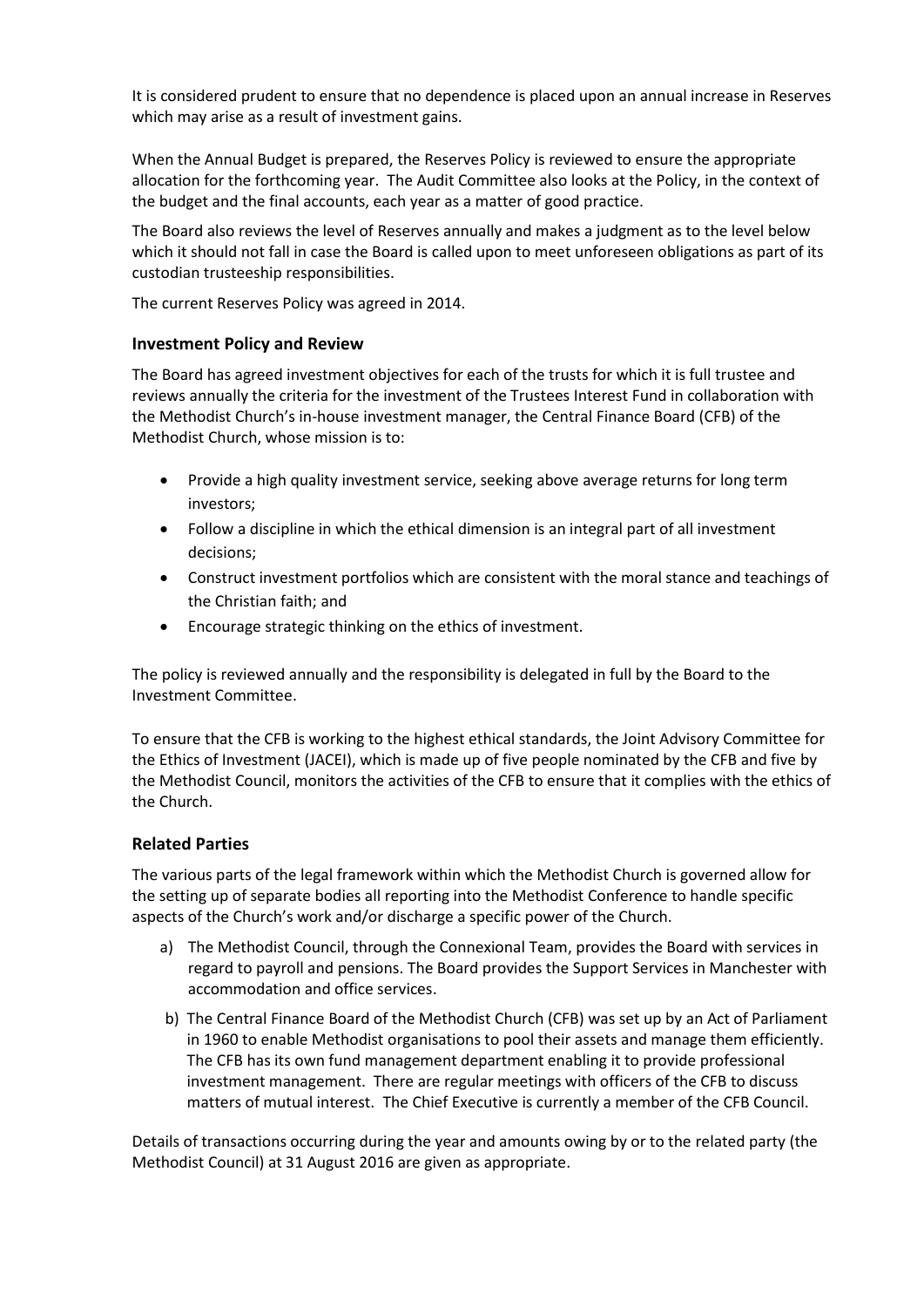|                   | Income from<br>related party | <b>Purchases from</b><br>related party | Amount owed by<br>related party |
|-------------------|------------------------------|----------------------------------------|---------------------------------|
| Methodist Council | £160,184                     | 817<br>f                               | £12,044                         |
|                   | 2015                         |                                        |                                 |
|                   | Income from<br>related party | <b>Purchases from</b><br>related party | Amount owed by<br>related party |
| Methodist Council | £145,495                     | £3,006                                 | £11,548                         |

**2016**

In addition to this, the related party transactions with the Central Finance Board include the operations in the administration of the Board's custodian trustee responsibility.

## **Other Related Party Matters**

One trustee of the Board, Mr Alan Pimlott, is the Chair and director of Methodist Chapel Aid Ltd (MCA). Anne Goodman, Chief Executive, is also a director of the Company.

The Board, as full trustee of the MCA Charitable Trust, holds 29.7% (2015: 29.7%) of the share capital of the Company. It holds these shares for the charitable purposes of the Methodist Church generally.

# **Risk Management and Internal Controls**

## **Risk Management**

The Board, through the Executive Committee, regularly reviews the risks to which its operations are subject and maintains appropriate arrangements to mitigate those risks. The primary risks are loss of premises, loss of data, loss of key staff, fraud, reputation and the volatility of the current investment market.

The Audit Committee reviews and assists in the continued development of a refined Risk Matrix. A full statement of the Risk Management policy is available on request.

The risk management policy is designed to identify and analyse operational and other risks facing the organisation and, where at unacceptable levels, to take steps to mitigate the risks. The Board currently maintains a corporate risk register broken down under the following headings:

- **Financial**
- People
- Information Communications and Technology (ICT)
- Operational
- Compliance Legal & Regulatory

The matrix summarises the strategies for mitigating and managing the identified risks.

## **Internal Controls**

The principal features of the systems of financial control include: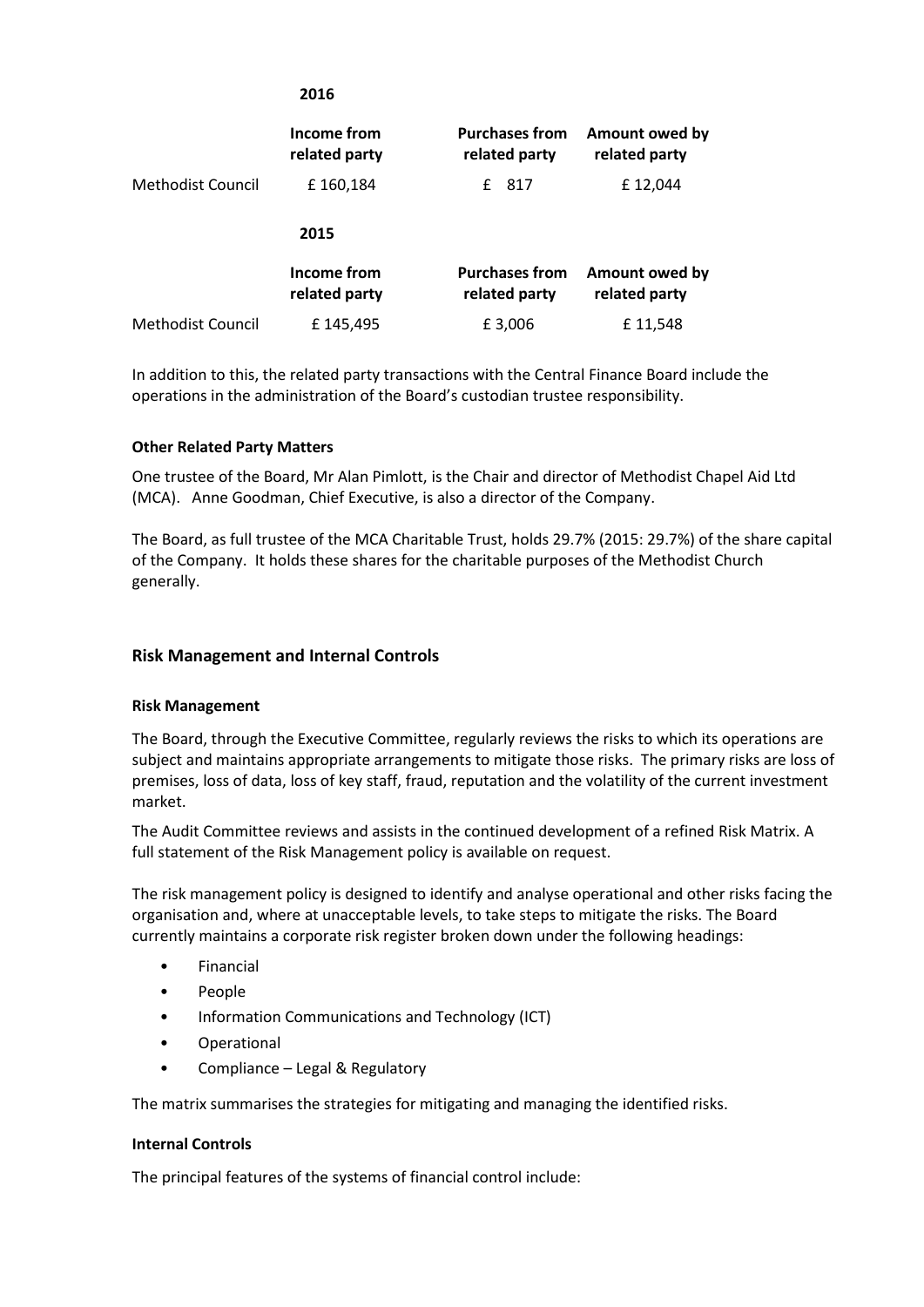- An annual planning and budgeting process;
- An audit committee (see above for details of its terms of reference);
- Delegation of authority to spend within clearly defined limits;
- Segregation of duties wherever possible; and
- Written policies and procedures which describe the operational guidelines to be followed by all members of staff.

For the year under review, the Board is satisfied that the major risks to which TMCP is exposed have been assessed and that systems are in place to manage and mitigate exposure to them and residual risks are at acceptable levels.

The risk management policy is to be revisited during the next connexional year and this will include reviewing risk appetite.

# **Moving Forward**

## **(i) Website**

TMCP successfully launched its new website at the 2016 Methodist Conference. The website provides detailed, easy to use, up to date guidance and signposting for Managing Trustees and their professional advisers. The website has been designed as a high quality and user friendly resource for Managing Trustees to assist them in their vital work. However, this is not a static resource and TMCP are committed and excited about the continuing development of the website in order to maximise its features and potential to provide Managing Trustees with the best possible service. As part of our communication strategy TMCP is committed to listening to Managing Trustees to ensure that the website achieves this aim.

# **(ii) Matter Management System**

We are undertaking a detailed analysis of a proposed new system to ensure that this will achieve our aims of continuing to develop Key Performance Indicators and embedded processes in order to improve the service we provide to Managing Trustees. Management and staff continue to work closely together to achieve this objective.

## **(iii) Panel of Solicitors**

The concept of a Panel of Solicitors for Managing Trustees has been one of the objectives within the TMCP Board's strategic plan for some time in joint consultation with the Conference Office. We have held discussions with the District Property Secretaries as well as some Local Churches and Circuits over the last two years. Managing Trustees have differing experiences with their instructed solicitors and there is a huge disparity in the level of service that Managing Trustees receive across the Connexion from their professional advisors. There is also an issue with the level of legal fees being charged, with some solicitors charging more for dealing with TMCP or often not giving fixed fees meaning large legal bills can build up. Often Managing Trustees do not feel confident in demanding a better service from their professionals especially as the majority of them are volunteers.

The service which Managing Trustees receive should be consistent and transactions should run more smoothly. By building relationships with Managing Trustees and their legal advisors TMCP can assist in the process and there will be a mechanism in which the quality of advice being given by external advisors is monitored.

In order to move forward the Conference Office and TMCP continue to work together to ensure that any decisions which are taken are done with the support of the wider Connexion and will be in the best interests of the Church. It is not proposed for it to be compulsory for Managing Trustees to use one of the listed solicitors if they wish to continue using their own. It is hoped, however, that if the concept was put in place, Managing Trustees would start to use the service and reap the benefits.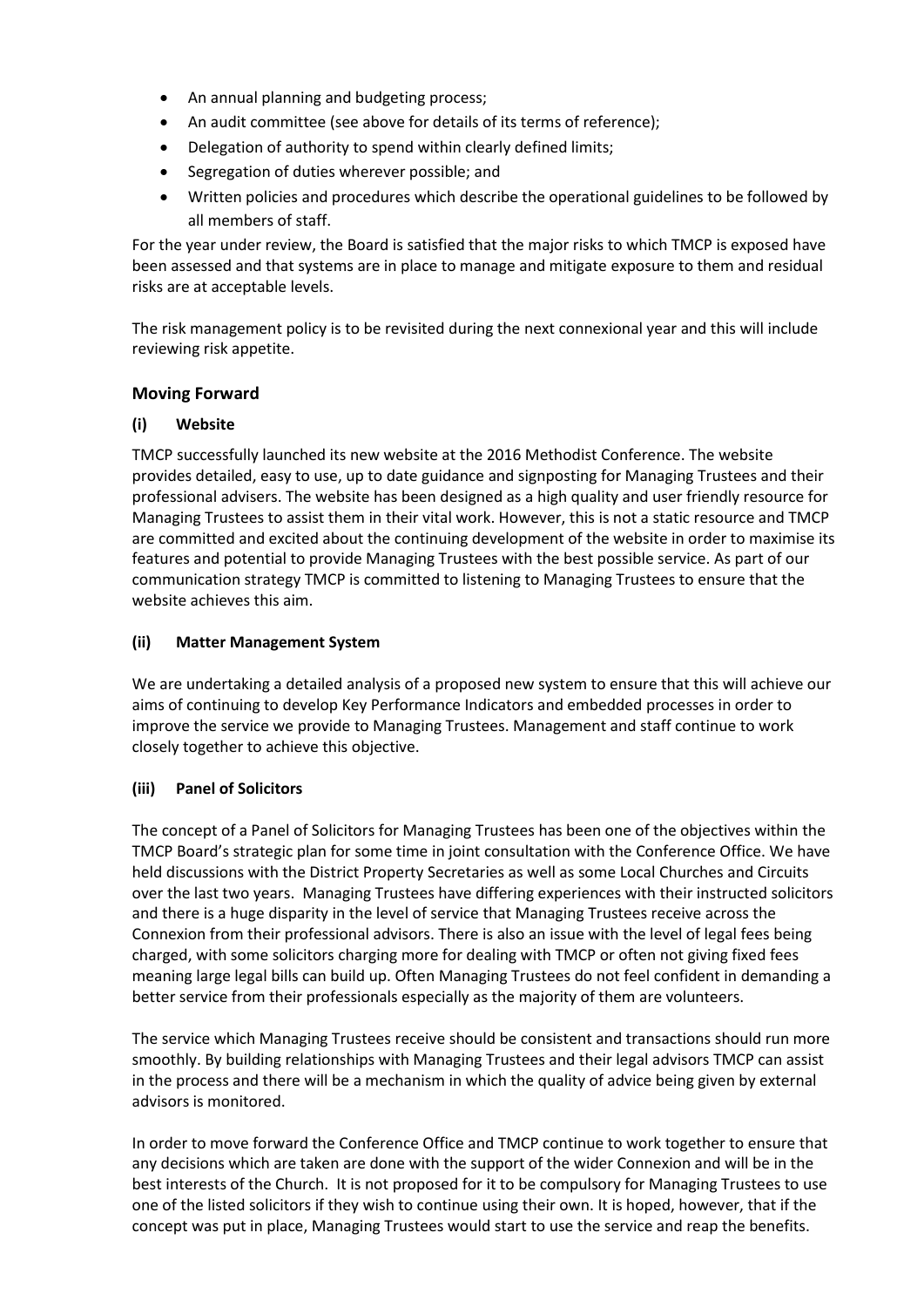TMCP have prepared a draft tender document which is to be reviewed with the Conference Office before the next steps are taken. If Managing Trustees want to use one of the solicitors from the Panel, they would instruct the firm as they do now but there would be an overarching relationship between TMCP, the Connexional Team and the Panel. The idea behind this is that TMCP and the Conference Office would monitor and support the service being provided.

# **(iv) Release of Funds**

Following the Conference decision to work alongside TMCP to help churches to release funds and release endowments, meetings continue to be held with the Connexional Team and an action plan has commenced. The Board recognises that this work is an integral part of TMCP's day to day duties with over 400 permanent endowments being released over the last four years.

There is also an additional initiative, running alongside this, to collaborate with the Central Finance Board and other partner organisations to identify and ensure the correct treatment of Model Trust funds.

# **(v) Property Development Committee**

The Methodist Council, at its meeting in April 2016, agreed the terms of reference of the Property Development Committee. It was agreed that The Methodist Council will annually appoint a Property Development Committee which will work collaboratively with the Council and the Strategy and Resources Committee in developing and maintaining a connexional property strategy.

The connexional property strategy shall articulate the mission imperative of the Methodist Church and ensure that the resources of the Church are used so as to give maximum effect to their value and missional opportunities.

TMCP has been invited to have representation from the Board, together with attendance from the staff team at their meetings.

# **TMCP continues to take advantage of its unique position as a body corporate in a number of ways and is always looking for other cost saving opportunities for the Church:-**

# **(vi) Data Protection**

The Information Commissioner recognises TMCP as Data Controller for the Methodist Connexion to co-ordinate the day to day administration as well as handling general enquiries.

As the role of Data Controller, as defined by the Act, allows the Data Controller to determine the purpose for which data is processed, TMCP and the Methodist Council are currently working together on putting specific agreements in place looking at updating policies for data security, data retention, data destruction and data breaches.

# **(vii) Copyright**

The TMCP Board is the corporate body which holds copyright on behalf of the Conference and its subsidiary bodies because copyright is to be held either by an individual person or a corporate legal person. It will be noted that all publications such as the Constitutional Practice and Discipline of the Methodist Church (CPD), the Minutes of Conference and Singing the Faith and the works held in the Art Collection, to give but a few examples, name TMCP as the holder of the copyright.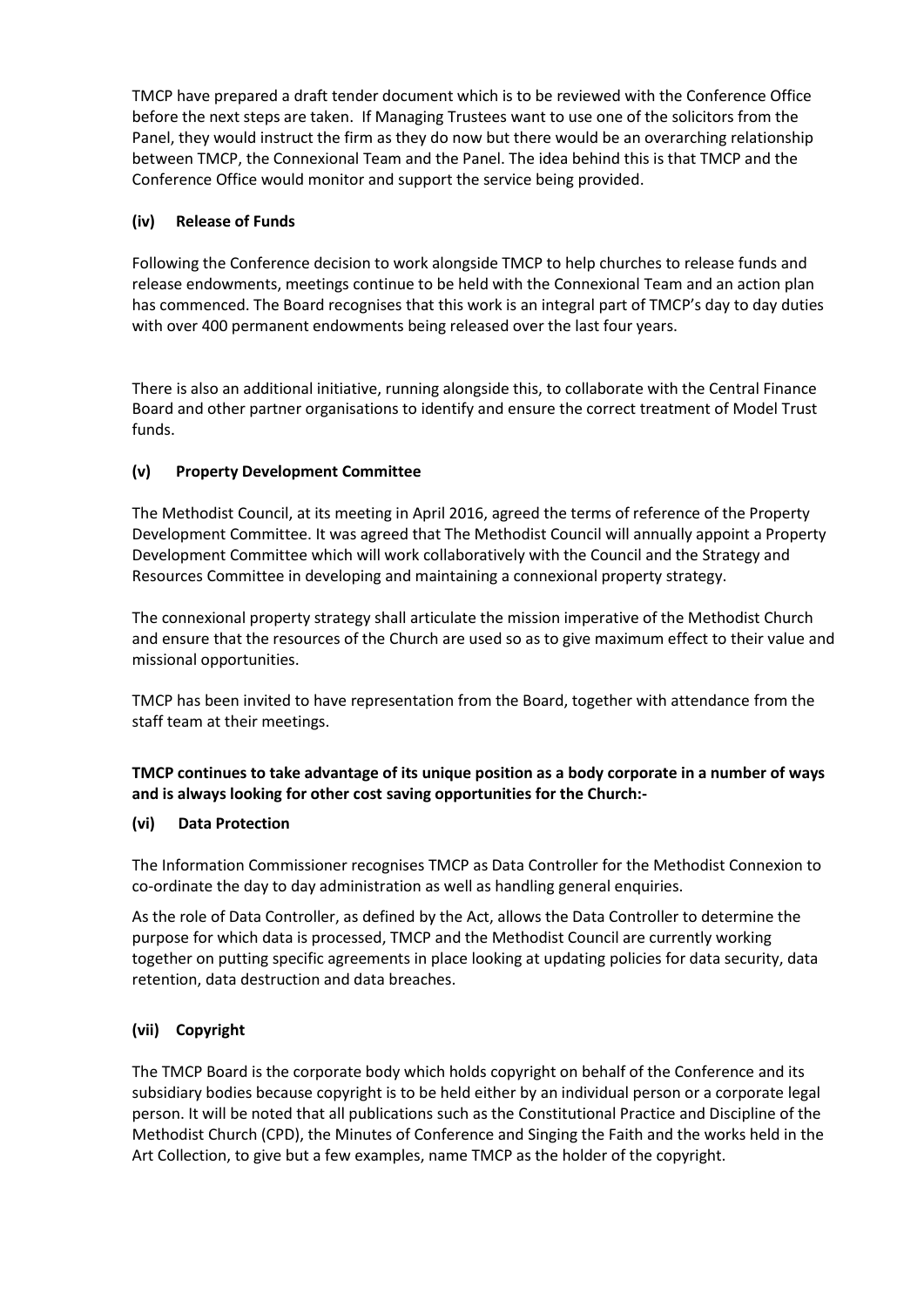However, all management responsibilities relating to these publications and their copyright were declared to be in the hands of the Methodist Council leaving the Board to be the mere holder. The Council delegates to others the power to grant permissions to use copyright material and to set any fees in respect of such use. Any fees paid to the Board for the use of copyright material are held to be used as directed by the Council.

# **Statement of Trustees' Responsibilities**

The Trustees are responsible for preparing the Trustees Report and the financial statements in accordance with applicable law and United Kingdom Accounting Standards (United Kingdom Generally Accepted Accounting Practice).

The law applicable to charities in England and Wales requires the Trustees to prepare financial statements for each financial year which give a true and fair view of the state of affairs of the charity and of the incoming resources and application of resources of the charity for that period. In preparing these financial statements, the Trustees are required to:

- select suitable accounting policies and then apply them consistently;
- observe the methods and principles in the Charities SORP;
- make judgements and estimates that are reasonable and prudent;
- state whether applicable accounting standards have been followed, subject to any material departures disclosed and explained in the financial statements;
- prepare the financial statements on the going concern basis unless it is inappropriate to presume that the charity will continue in business.

The Trustees are responsible for keeping proper accounting records that disclose with reasonable accuracy at any time the financial position of the charity and enable them to ensure that the financial statements comply with the Charities Act 2011, the applicable Charities (Accounts and Reports) Regulations and the Statement of Recommended Practice Accounting and Reporting by Charities. The Trustees are also responsible for safeguarding the assets of the charity and hence for taking reasonable steps for the prevention and detection of fraud and other irregularities.

The Trustees are responsible for the maintenance and integrity of the charity and financial information included on the charity's website. Legislation in the United Kingdom governing the preparation and dissemination of financial statements may differ from legislation in other jurisdictions.

## **Re-Appointment of Auditor**

A resolution proposing the re-appointment of Beever and Struthers as auditor to the charity will be put to the Board.

Beever and Struthers has indicated its willingness to continue in office.

Leth Dain

**Chair of Trustees**

**Revd Dr Keith Davies Date: 22 February 2017**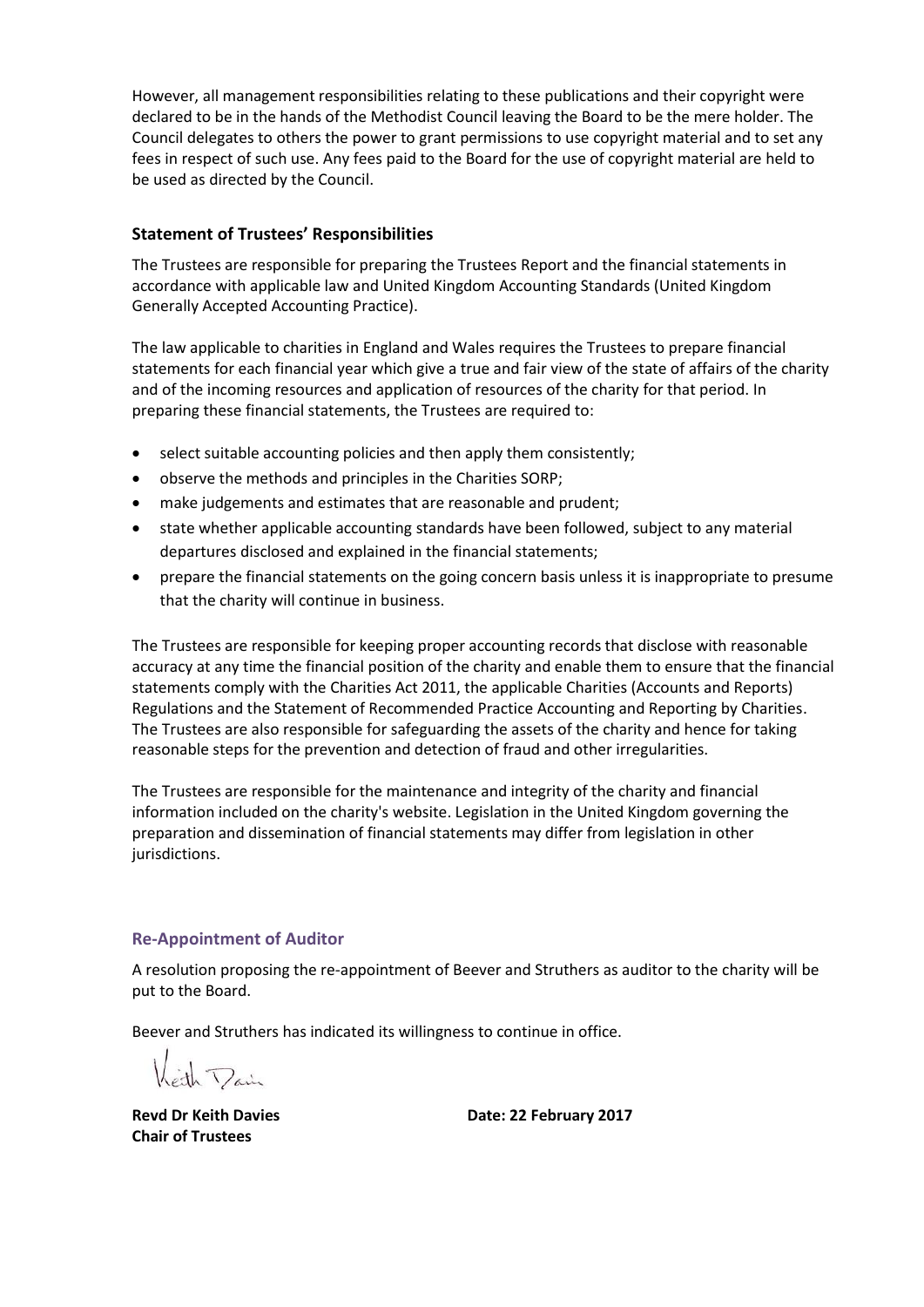## **INDEPENDENT AUDITOR'S REPORT TO THE BOARD**

We have audited the financial statements of the Trustees for Methodist Church Purposes for the year ended 31 August 2016 which comprise the Statement of Financial Activities, the Statement of Financial Position, the Statement of Cash Flows and the related notes. The financial reporting framework that has been applied in their preparation is applicable law and United Kingdom Accounting Standards (United Kingdom Generally Accepted Accounting Practice).

This report is made solely to the Board, as a body, in accordance with regulations made under section 154 of the Charities Act 2011. Our audit work has been undertaken so that we might state to the Board those matters we are required to state to them in an auditor's report and for no other purpose. To the fullest extent permitted by law, we do not accept or assume responsibility to anyone other than the charity and the charity's trustees as a body, for our audit work, for this report, or for the opinions we have formed.

# **Respective responsibilities of the Board and Auditors**

As explained more fully in the Statement of the Trustees' Responsibilities (above), the Board is responsible for the preparation of financial statements which give a true and fair view.

We have been appointed as auditor under section 144 of the Charities Act 2011 and report in accordance with regulations made under section 154 of that Act. Our responsibility is to audit and express an opinion on the financial statements in accordance with applicable law and International Standards on Auditing (UK and Ireland). Those standards require us to comply with the Financial Reporting Council's (FRC's) Ethical Standards for Auditors.

# **Scope of the audit of the financial statements**

An audit involves obtaining evidence about the amounts and disclosures in the financial statements sufficient to give reasonable assurance that the financial statements are free from material misstatement, whether caused by fraud or error. This includes an assessment of: whether the accounting policies are appropriate to the Charity's circumstances and have been consistently applied and adequately disclosed; the reasonableness of significant accounting estimates made by the Board; and the overall presentation of the financial statements. In addition, we read all the financial and non-financial information in the Report of the Board to identify material inconsistencies with the audited financial statements and to identify any information that is apparently materially incorrect based on, or materially inconsistent with, the knowledge acquired by us in the course of performing the audit. If we become aware of any apparent material misstatements or inconsistencies we consider the implications for our report.

## **Opinion on the financial statements**

In our opinion the financial statements:

- give a true and fair view of the state of the Charity's affairs as at 31 August 2016 and of its incoming resources and application of resources, for the year then ended;
- have been properly prepared in accordance with United Kingdom Generally Accepted Accounting Practice; and
- have been prepared in accordance with the requirements of the Charities Act 2011.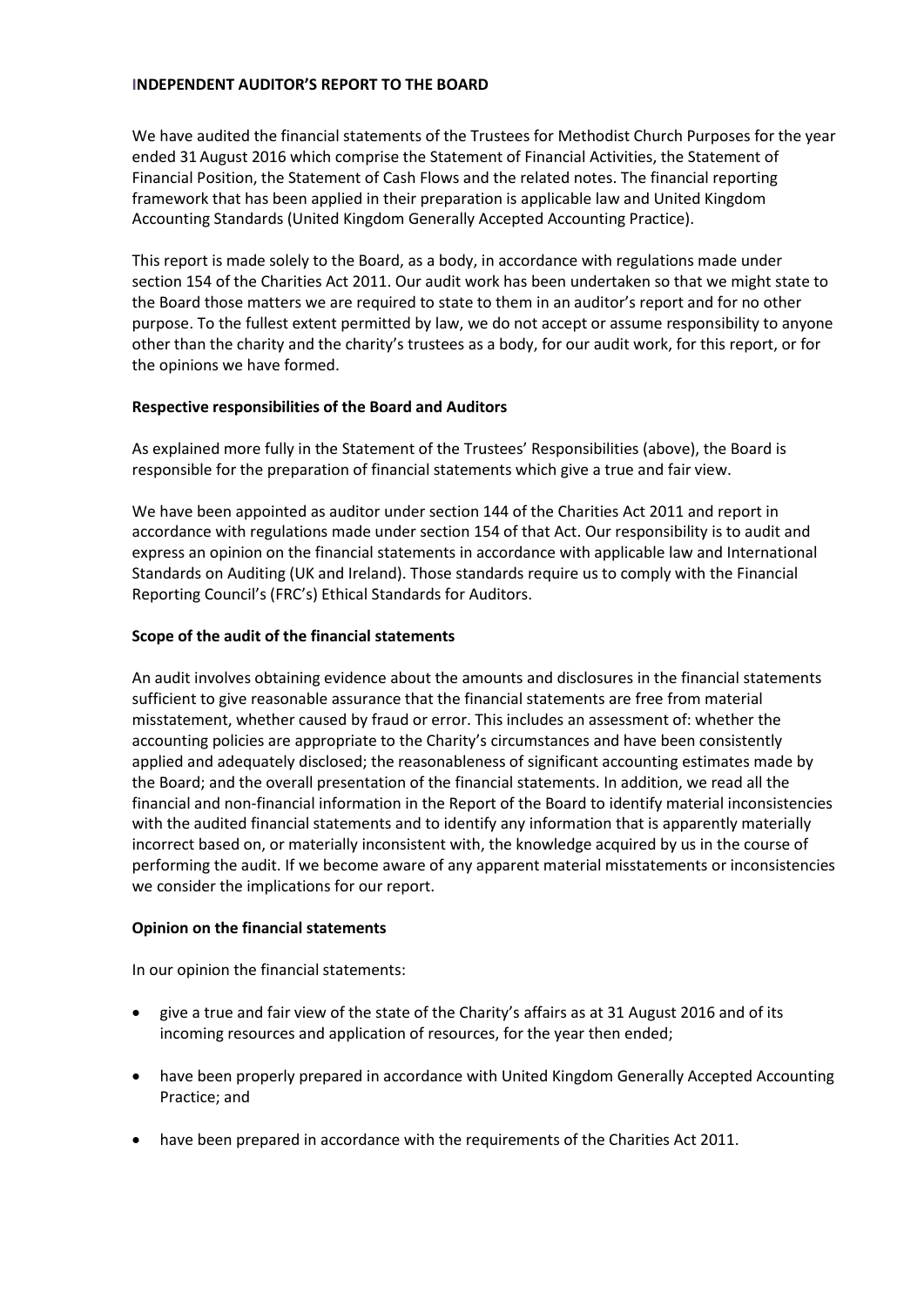## **Matters on which we are required to report by exception**

We have nothing to report in respect of the following matters where the Charities Act 2011 requires us to report to you if, in our opinion:

- the information given in the Report of the Board is inconsistent in any material respect with the financial statements; or
- sufficient accounting records have not been kept; or
- the financial statements are not in agreement with the accounting records and returns; or
- we have not received all the information and explanations we require for our audit.

Beever and Struken

**BEEVER & STRUTHERS Chartered Accountants & Statutory Auditor**

 **St George's House 215/219 Chester Road Manchester M15 4JE**

## **22 February 2017**

Beever and Struthers is eligible to act as an auditor in terms of section 1212 of the Companies Act 2006.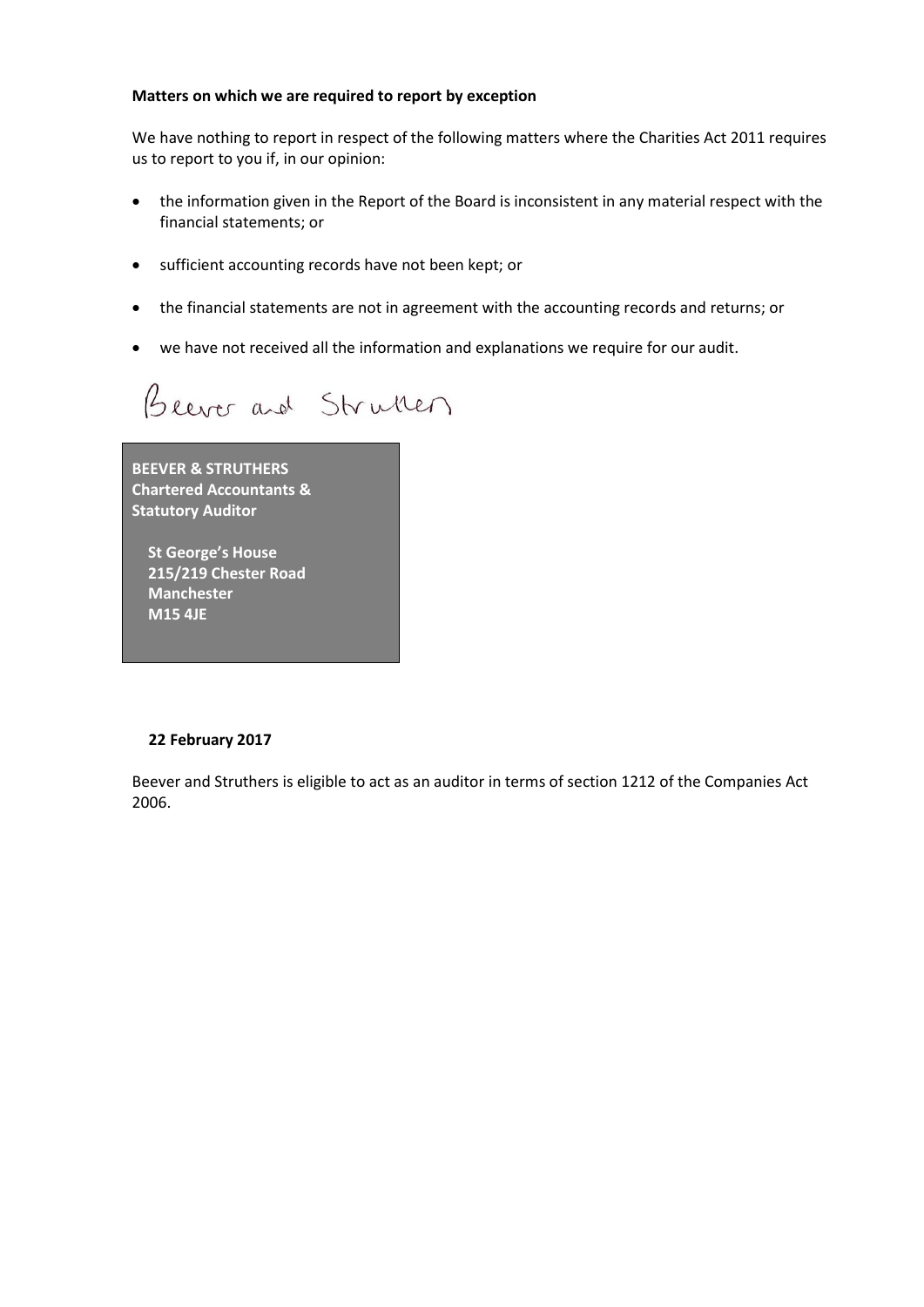# **Statement of Financial Activities for the year ended 31 August 2016**

|                                                                                |                    | <b>Unrestricted</b> | Unrestricted |
|--------------------------------------------------------------------------------|--------------------|---------------------|--------------|
|                                                                                |                    | <b>Funds</b>        | Funds        |
|                                                                                |                    | 2016                | 2015         |
|                                                                                | <b>Note</b>        | £                   | £            |
| <b>Income and Endowments:</b>                                                  |                    |                     |              |
| Investment and other income                                                    | 3(a)               | 52,994              | 42,692       |
| <b>Charitable Activities</b>                                                   | 3(b)               | 822,589             | 831,845      |
| <b>Total Income</b>                                                            |                    | 875,583             | 874,537      |
| <b>Expenditure on:</b>                                                         |                    |                     |              |
| <b>Charitable Activities</b>                                                   | $4(a)$ , (b) & (c) | 1,078,317           | 998,736      |
| <b>Total Expenditure</b>                                                       |                    | 1,078,317           | 998,736      |
| Net gains/(losses) on investments                                              | 9(a)               | 178,886             | (21, 522)    |
| Net expenditure before exceptional items                                       |                    | (23, 848)           | (145, 721)   |
| <b>Exceptional Items</b>                                                       | 5                  |                     | 30,251       |
| Net movement in funds                                                          | 12                 | (23, 848)           | (115, 470)   |
| <b>Reconciliation of Funds</b><br>Fund balances brought forward at 1 September |                    | 2,067,644           | 2,183,114    |
| Fund balances carried forward 31 August                                        | 12                 | 2,043,796           | 2,067,644    |

**The notes form an integral part of these accounts.**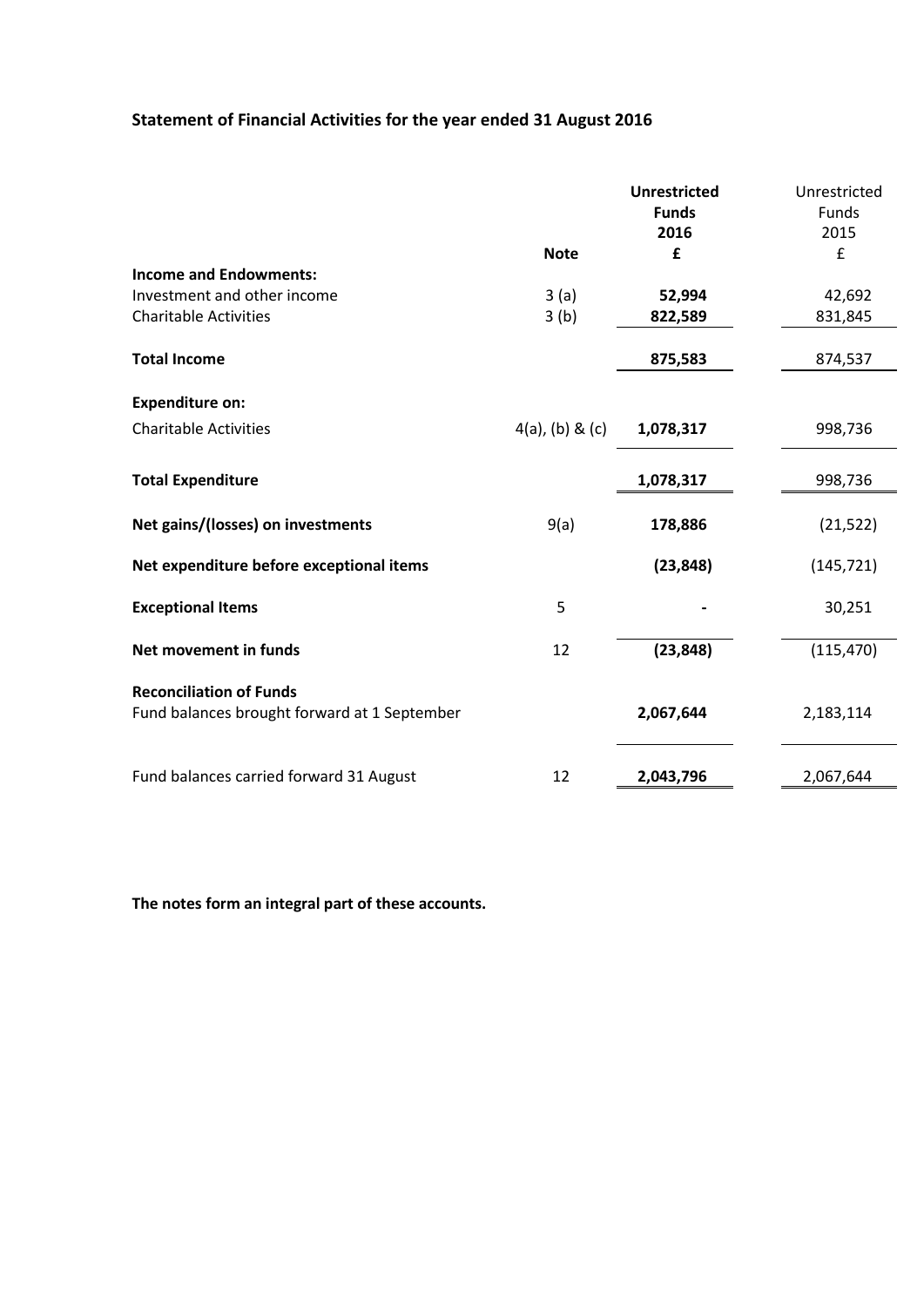# **Statement of Financial Position as at 31 August 2016**

|                                     | <b>Note</b> | 2016      | 2015      |
|-------------------------------------|-------------|-----------|-----------|
|                                     |             | £         | £         |
| <b>Fixed Assets</b>                 |             |           |           |
| Tangible fixed assets               | 7           | 2,229     | 5,171     |
| Intangible fixed assets             | 8           | 30,748    |           |
| Investments                         | 9           | 1,960,170 | 2,039,476 |
| <b>Total Fixed Assets</b>           |             | 1,993,147 | 2,044,647 |
| <b>Current Assets</b>               |             |           |           |
| Debtors and prepayments             | 10          | 33,290    | 34,160    |
| Cash at bank and in hand            |             | 55,588    | 23,543    |
| <b>Total current assets</b>         |             | 88,878    | 57,703    |
| <b>Liabilities</b>                  |             |           |           |
| <b>Creditors</b>                    |             |           |           |
| Amounts falling due within one year | 11          | (38, 229) | (34, 706) |
| <b>Net Current Assets</b>           |             | 50,649    | 22,997    |
| <b>Net Assets</b>                   |             | 2,043,796 | 2,067,644 |
|                                     |             |           |           |
| The Funds of the Charity            |             |           |           |
| Unrestricted income funds           | 12          | 2,043,796 | 2,067,644 |
| <b>Total Charity Funds</b>          |             | 2,043,796 | 2,067,644 |

**Approved by the Board and authorised for issue on: 22 February 2017 and signed on its behalf by**

........................................................................ **Board Member**

........................................................................ **Board Member**

**The notes form an integral part of these accounts.**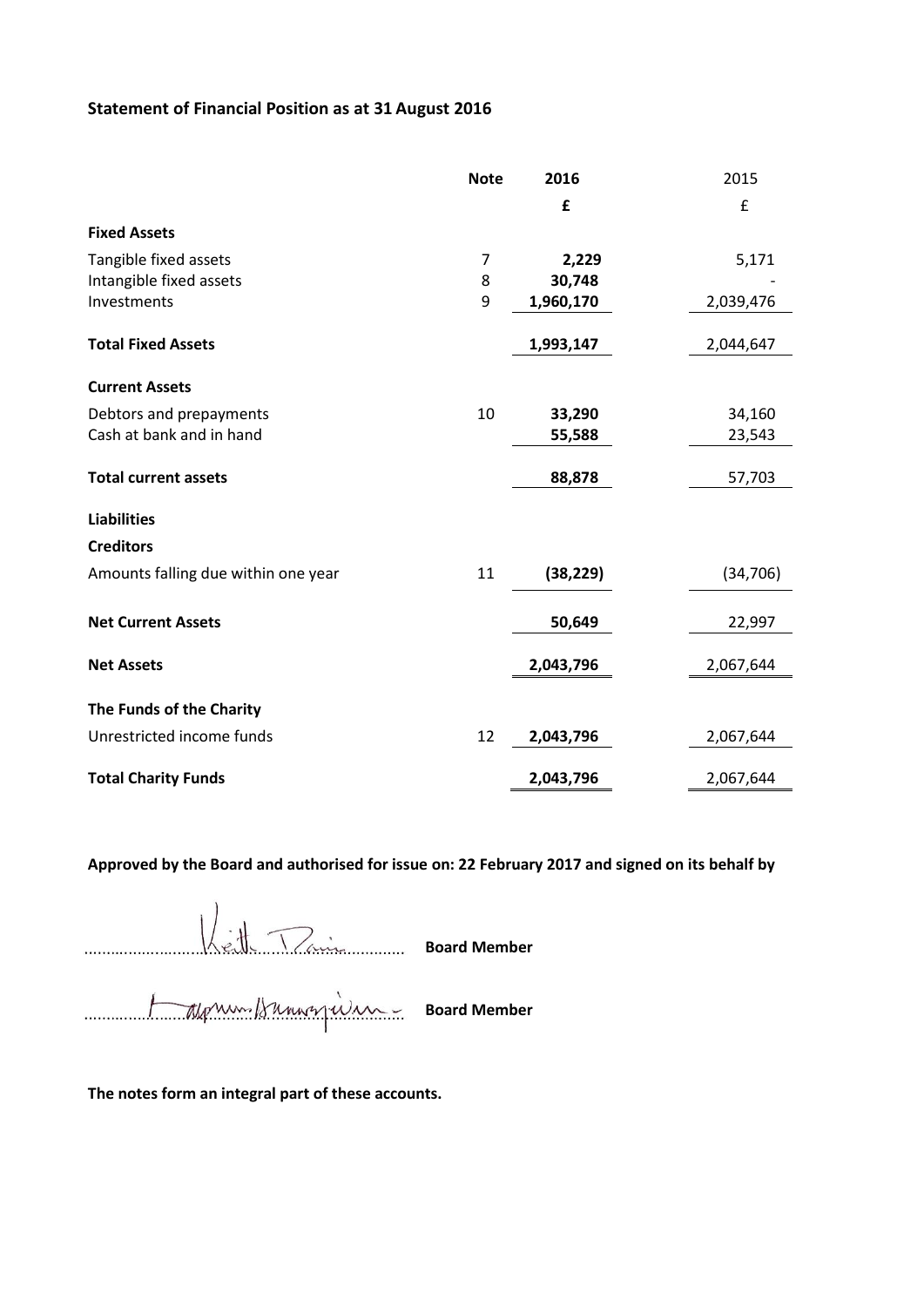# **Statement of Cash Flows for the year ended 31 August 2016**

|                                                     | <b>Note</b> | 2016      | 2015       |
|-----------------------------------------------------|-------------|-----------|------------|
|                                                     |             | £         | £          |
| Net cash (used in)/provided by operating activities | 17          | (233,019) | 362,395    |
| <b>Cash Flows from Investing Activities</b>         |             |           |            |
| Dividends & interest                                | 3(a)        | 52,994    | 42,692     |
| Proceeds from investments                           | 9(a)        | 300,012   | 80,013     |
| Net Transfers from Trustees Interest Fund           | 9(a)        | (41, 820) | (106, 443) |
| Cost of Website Development                         | 8           | (46, 122) |            |
| Purchase of investments                             | 9(a)        |           | (393,016)  |
|                                                     |             | 265,064   | (376,754)  |
| <b>Cash Flows from Financing Activities</b>         |             |           |            |
| Changes in cash and cash equivalents in the year    |             | 32,045    | (14, 359)  |
| Cash and cash equivalents brought forward           |             | 23,543    | 37,902     |
| Cash and cash equivalents carried forward           |             | 55,588    | 23,543     |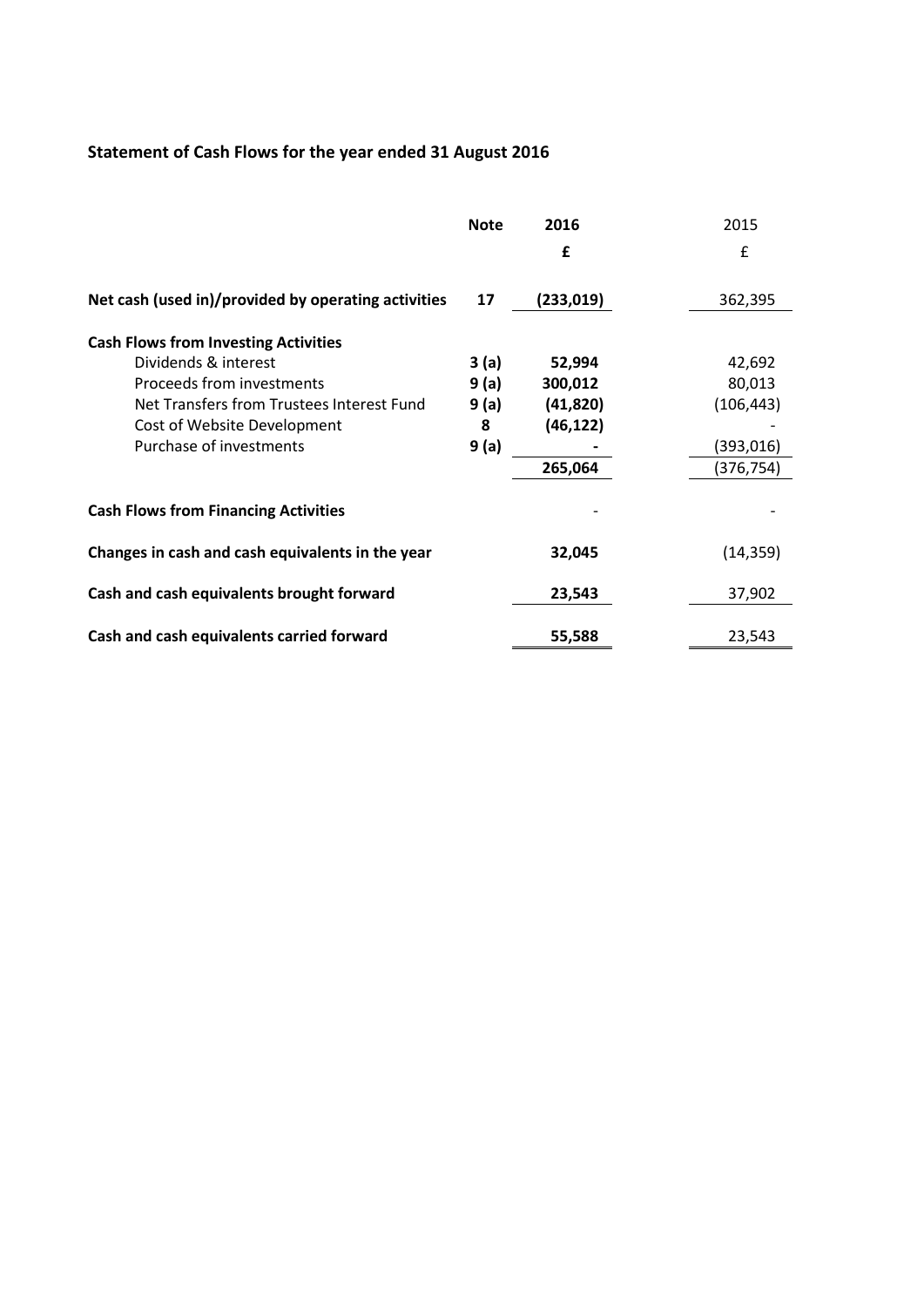# **Notes to the Accounts for the Year Ended 31 August 2016**

## **1. Trustees for Methodist Church Purposes (The Board)**

These accounts do not include investments of some £348 million (2015: £337 million) at market value held by the Board in its capacity as trustee or custodian trustee. Of the £348 million, approximately £5.5 million is in the form of trusts over which the Board has full discretion in accordance with the objects of the trusts.

The financial statements are prepared in sterling, which is the functional currency of the entity.

### **2. Accounting Policies**

### **(a) Basis of preparation and assessment of going concern**

The financial statements have been prepared under the historical cost convention with items recognised at cost or transaction value unless otherwise stated in the relevant notes to the accounts. The financial statements have been prepared in accordance with the Statement of Recommended Practice: Accounting and Reporting by Charities preparing their accounts in accordance with the Financial Reporting Standard applicable in the UK and Republic of Ireland (FRS 102) issued on 16 July 2014 and the Charities Act 2011.

The Trust constitutes a public benefit entity as defined by FRS 102.

The Trustees consider that there are no material uncertainties about the Trust's ability to continue as a going concern. There were no significant areas of adjustment and key assumptions that affect items in the accounts. With respect to the next reporting period, 2016-17, the most significant areas of uncertainty that affect the carrying value of assets held by the Charity are the level of investment return and the performance of investment markets.

**Transition to FRS102 - Reconciliation with previous Generally Accepted Accounting Practice** The entity transitioned from previous UK GAAP as at 1 September 2014. Details of how FRS102 has affected the reported financial position and financial performance are given below. In preparing the accounts, the Trustees have considered whether in applying the accounting policies required by FRS 102 and the Charities SORP FRS 102 a restatement of comparative items was needed. In accordance with the requirements of FRS 102 a reconciliation of opening balances and net income/(expenditure) for the year is provided with the net income/(expenditure) under previous GAAP adjusted for the presentation of investment gains/(losses) as a component of reported income.

| Reconciliation of reported net income                    |            |
|----------------------------------------------------------|------------|
| Net expenditure as previously stated                     | (93, 948)  |
| Adjustment for gains/(losses) on investments now treated |            |
| As a component of net income                             | (21.522)   |
|                                                          |            |
| 2015 net expenditure as restated                         | (115, 470) |

## **(b) Statement of Cash Flows**

In accordance with FRS102 a statement of cash flows has been prepared.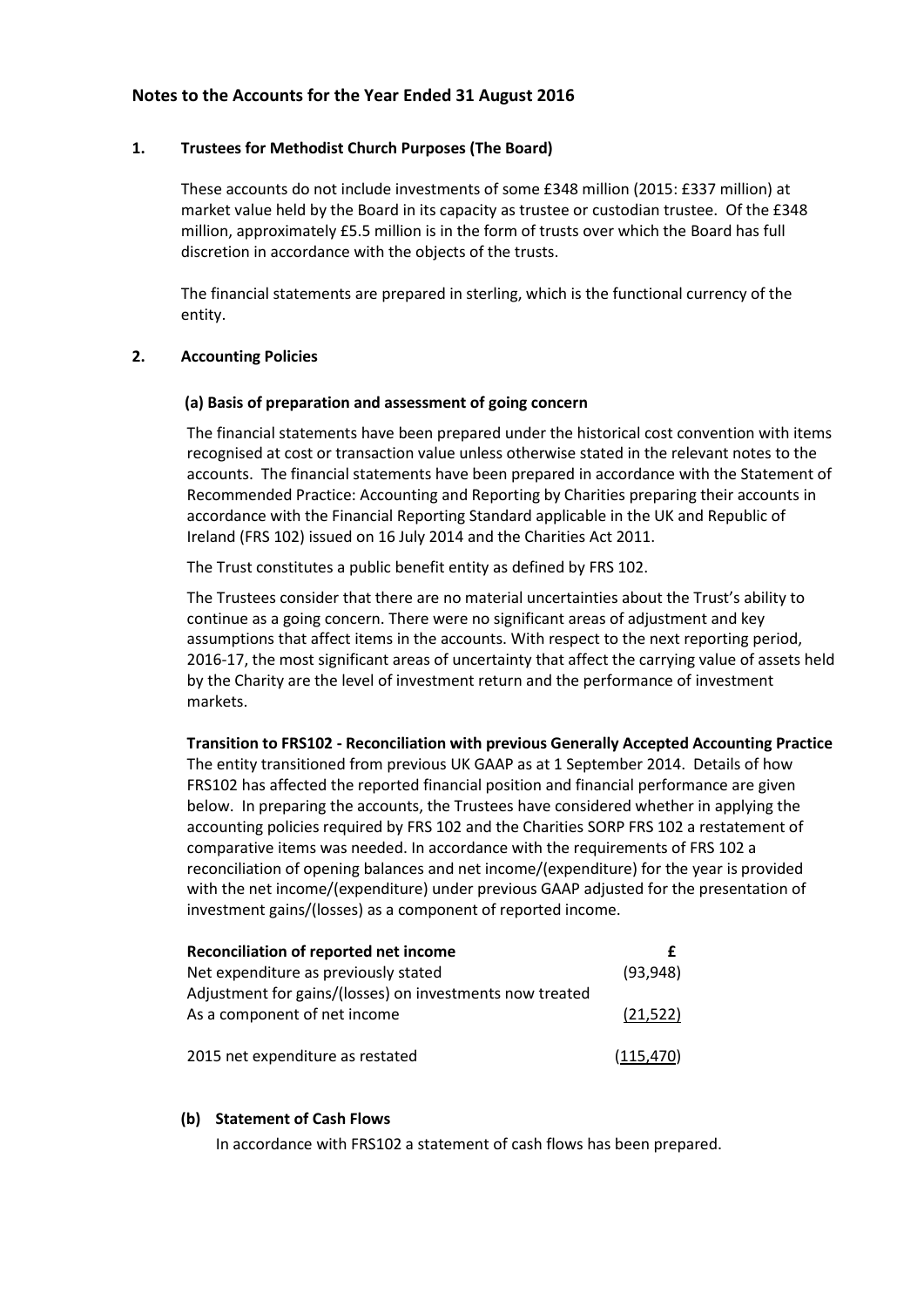# **(c) Tangible Fixed assets**

Fixed assets purchased in the year costing over £5,000 are capitalised.

Depreciation on assets in use has been provided at rates calculated to write down their cost or valuation to their residual values over the period of their estimated useful economic lives.

The rate of depreciation used during the year is as follows:

Computer Equipment 33.3% on straight line basis.

# **(d) Intangible Fixed Assets**

Intangible Fixed assets purchased in the year are amortised over their useful life.

Amortisation on intangible assets in use has been provided at rates calculated to write down their cost or valuation to their residual values over the period of their estimated useful economic lives.

The rate of amortisation used during the year is as 33.3% on a straight line basis.

# **(e) Taxation**

The Trustees for Methodist Church Purposes is exempt from Income and Corporation Tax because of its charitable status.

Since 1 June 2014, the Charity is no longer registered for Value Added Tax and as such incoming resources and resources expended are presented gross of VAT.

# **(f) Investments**

Investments are a form of financial instrument and are initially recognised at their transaction value and subsequently measured at their fair value as at the Statement of Financial Position date using the closing quoted bid price. The Statement of Financial Activities includes the net gains and losses arising on revaluation and disposals throughout the year (see note 9a.)

The Trust does not acquire put options, derivatives or other complex financial instruments.

The main form of financial risk faced by the Charity is that of volatility in equity markets and investment markets due to wider economic conditions, the attitude of investors to investments risk, and changes in sentiment concerning equities and within particular sectors or sub sectors.

## **(g) Income and Endowments**

- Income, including donations, gifts and legacies, are recognised where there is entitlement, certainty of receipt and the amount can be measured with sufficient reliability.
- Dividends received from the Central Finance Board are recorded on a cash basis.
- Interest from deposits is recognised on an accruals basis.
- The management charge represents amounts charged in the year.

## **(h) Expenditure**

All resources expended are accounted for on an accruals basis. Any ensuing liabilities are recognised as soon as a legal or constructive obligation exists.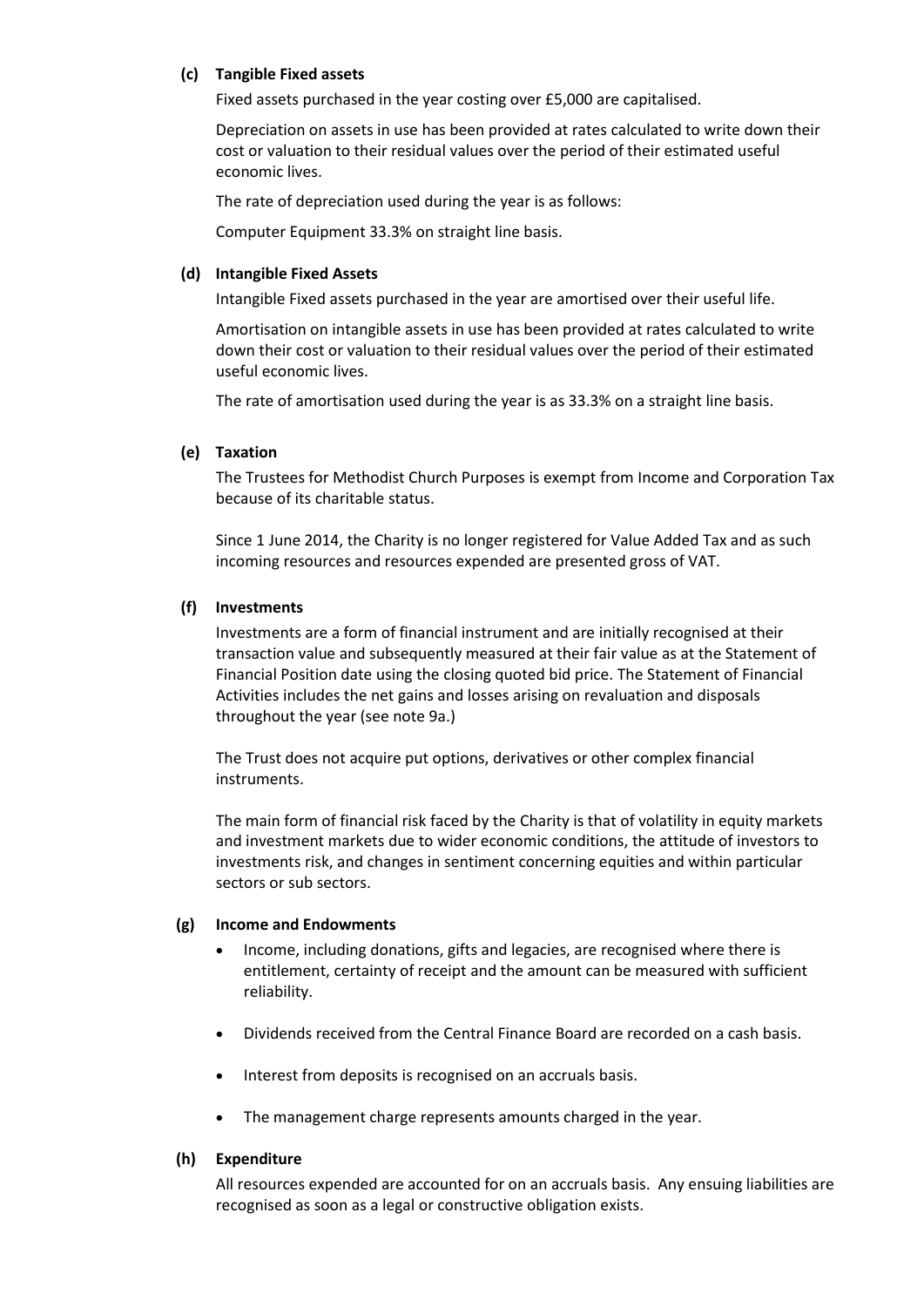- Charitable activities include the direct costs of the Board's activities, for example, wages and salary costs for staff employed by the Board and direct costs and support costs. Governance costs include those incurred in the governance of the charity and its assets and are primarily associated with constitutional and statutory requirements and include internal and external audit and trustees' expenses.
- All amounts include Value Added Tax.

# **(i) Pension Costs**

The Board is a participating employer of the Pension and Assurance Scheme for Lay Employees of the Methodist Church, which is a multi-employer, defined benefit scheme for lay employees. As it is not possible to identify the share of the underlying assets and liabilities of the scheme attributable to the Trustees for Methodist Church Purposes on a consistent and reasonable basis, it is accounted for as a defined contribution scheme. Accordingly, contributions payable to this scheme are charged to the statement of financial activities in the period to which they relate.

# **(j) Cash and cash equivalents**

Cash is represented by cash in hand and deposits with financial institutions repayable without penalty on notice of not more than 24 hours. Cash equivalents are highly liquid investments that mature in no more than three months from the date of acquisition and that are readily convertible to known amounts of cash with insignificant risk of change in value.

# **(k) Debtors**

Amounts owed by related parties due within one year are measured at the undiscounted amount of cash or other consideration expected to be received. All other debtors are measured at transaction price, less any impairment.

## **(l) Creditors**

Amounts owed to related parties due within one year are measured at the undiscounted amount of the cash or other consideration expected to be paid. All other creditors are measured at transaction price.

## **(m) Financial instruments**

The Charity only enters into basic financial instruments transactions that result in the recognition of financial assets and liabilities like trade and other accounts receivable and payable and loans to and from related parties.

## **3. Income and endowments from:**

| 3(a) Investment and other income | 2016<br>f | 2015<br>£ |
|----------------------------------|-----------|-----------|
| Deposit Interest                 | 1,349     | 1,617     |
| <b>Dividends</b>                 | 51,645    | 41,075    |
|                                  |           |           |
|                                  | 52,994    | 42,692    |
|                                  |           |           |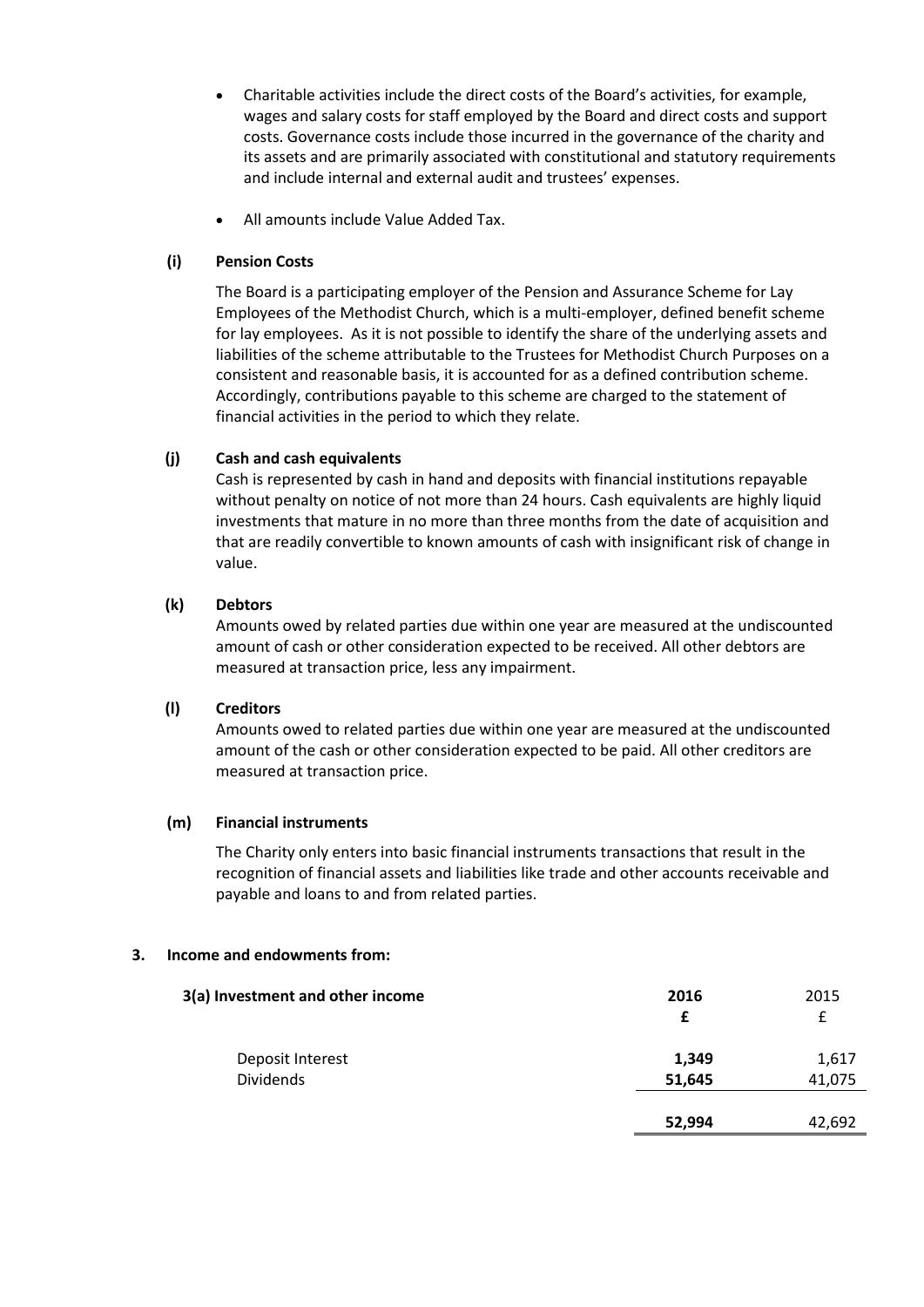| 3(b) Charitable activities                                                                              | 2016<br>£                 | 2015<br>£                 |
|---------------------------------------------------------------------------------------------------------|---------------------------|---------------------------|
| Management Charge<br><b>Methodist Council Contribution</b><br>Legal income and recovery of bank charges | 661,905<br>160,184<br>500 | 685,625<br>145,495<br>725 |
|                                                                                                         | 822,589                   | 831,845                   |

### **4. Expenditure on:**

### **4(a) Analysis of Expenditure**

|             | Support                                                                        |           |           |
|-------------|--------------------------------------------------------------------------------|-----------|-----------|
| Staff costs | costs                                                                          | 2016      | 2015      |
| £           | £                                                                              | £         | £         |
| 805,744     | 240,257                                                                        | 1,046,001 | 977,457   |
|             | 32,316                                                                         | 32,316    | 21,279    |
| 805,744     | 275,573                                                                        | 1,078,317 | 998,736   |
|             |                                                                                |           |           |
|             |                                                                                | £         | 2015<br>£ |
|             |                                                                                | 633,043   | 612,670   |
|             |                                                                                | 63,178    | 60,769    |
|             |                                                                                | 109,523   | 90,057    |
|             |                                                                                | 805,744   | 763,496   |
|             |                                                                                | 18        | 18        |
|             | (note 4(c))<br>Wages, Salaries and Agency costs<br>Average number of employees |           | 2016      |

The average number of employees during the year was 18 (2015: 18) with all employee time involved in providing either support to the governance of the charity or support services to charitable activities.

The Board considers its key management personnel comprise the Trustees, the Chief Executive and four senior managers. The total employment benefits including employer pension contributions of the key management personnel were £327,966 (2015: £309,410). No employees had employee benefits in excess of £60,000 (2015: none).

The Trustees do not receive any emoluments.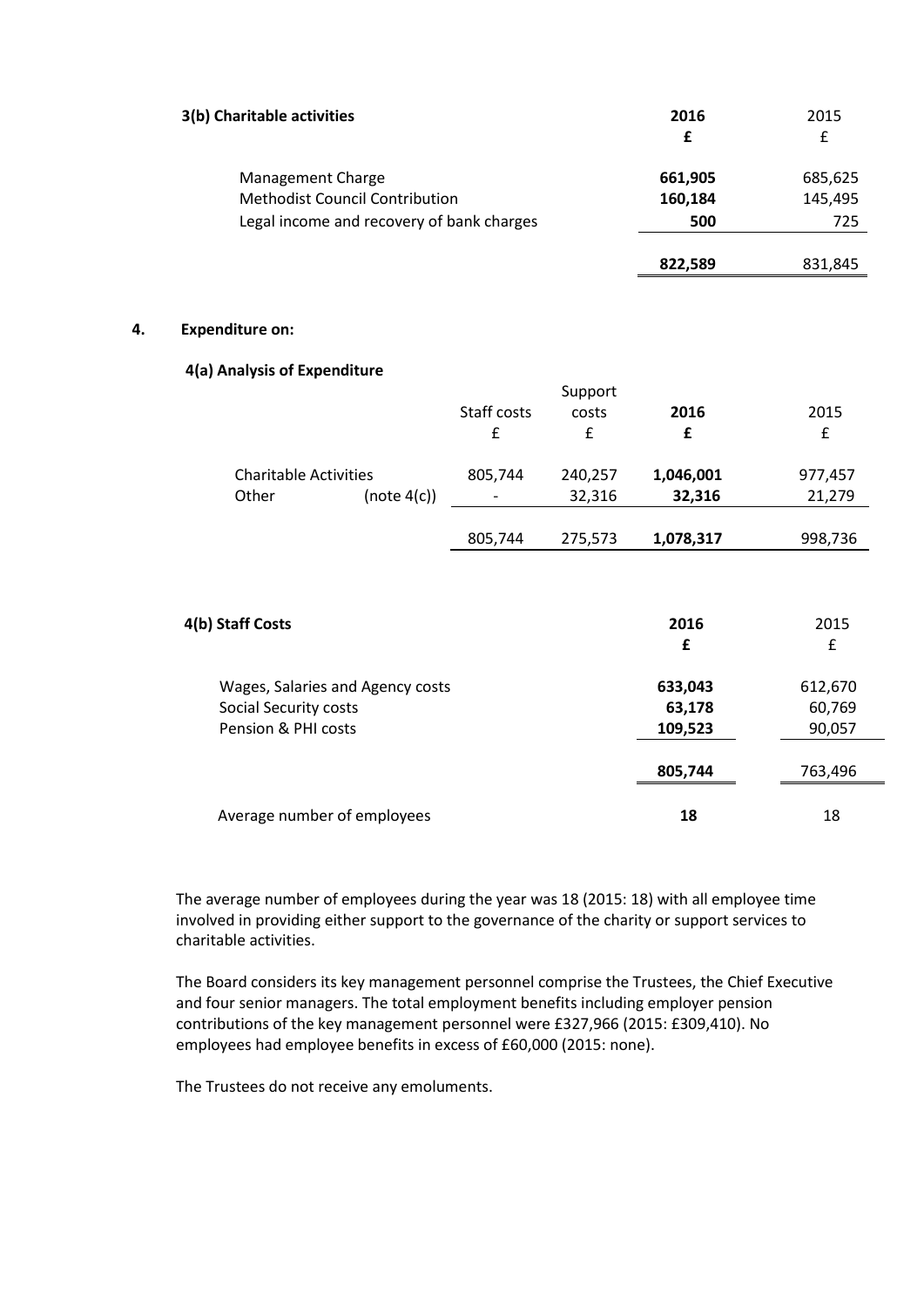|    | 4(c) Other                                                         | 2016<br>£ | 2015<br>£ |
|----|--------------------------------------------------------------------|-----------|-----------|
|    | Trustees Expenses (note 15)                                        | 2,222     | 1,241     |
|    | Professional/Legal fees                                            |           | 2,100     |
|    | Committee Expenses (sundry costs)<br><b>Auditors Remuneration:</b> | 633       | 898       |
|    | In their capacity as external auditors                             | 8,126     | 8,016     |
|    | Charges for other services: Internal audit                         | 17,564    | 5,712     |
|    | <b>HR</b> services                                                 | 2,871     | 3,312     |
|    | Assistance                                                         | 900       |           |
|    |                                                                    | 32,316    | 21,279    |
| 5. | <b>Exceptional items</b>                                           | 2016      | 2015      |
|    |                                                                    | £         | £         |
|    | Final VAT de-registration income                                   |           | 10,251    |
|    | Goodwill receipt / Banking fraud                                   |           | 20,000    |
|    |                                                                    |           | 30,251    |

| 6. | Net movement in funds for the year                            | 2016   | 2015  |
|----|---------------------------------------------------------------|--------|-------|
|    |                                                               |        |       |
|    | Net movement in funds for the year is stated after charging:- |        |       |
|    | Depreciation                                                  | 2.942  | 2,942 |
|    | Amortisation                                                  | 15,374 |       |
|    |                                                               | 18,316 | 2.942 |

# **7. Tangible Fixed Assets**

|                          | Computer<br>Equipment<br>£ |
|--------------------------|----------------------------|
| Cost                     |                            |
| At 1 September 2015      | 56,557                     |
| <b>At 31 August 2016</b> | 56,557                     |
| <b>Depreciation</b>      |                            |
| At 1 September 2015      | 51,386                     |
| Charge for year          | 2,942                      |
| <b>At 31 August 2016</b> | 54,328                     |
| <b>Net Book Values</b>   |                            |
| At 31 August 2015        | 5,171                      |
| <b>At 31 August 2016</b> | 2,229                      |
|                          |                            |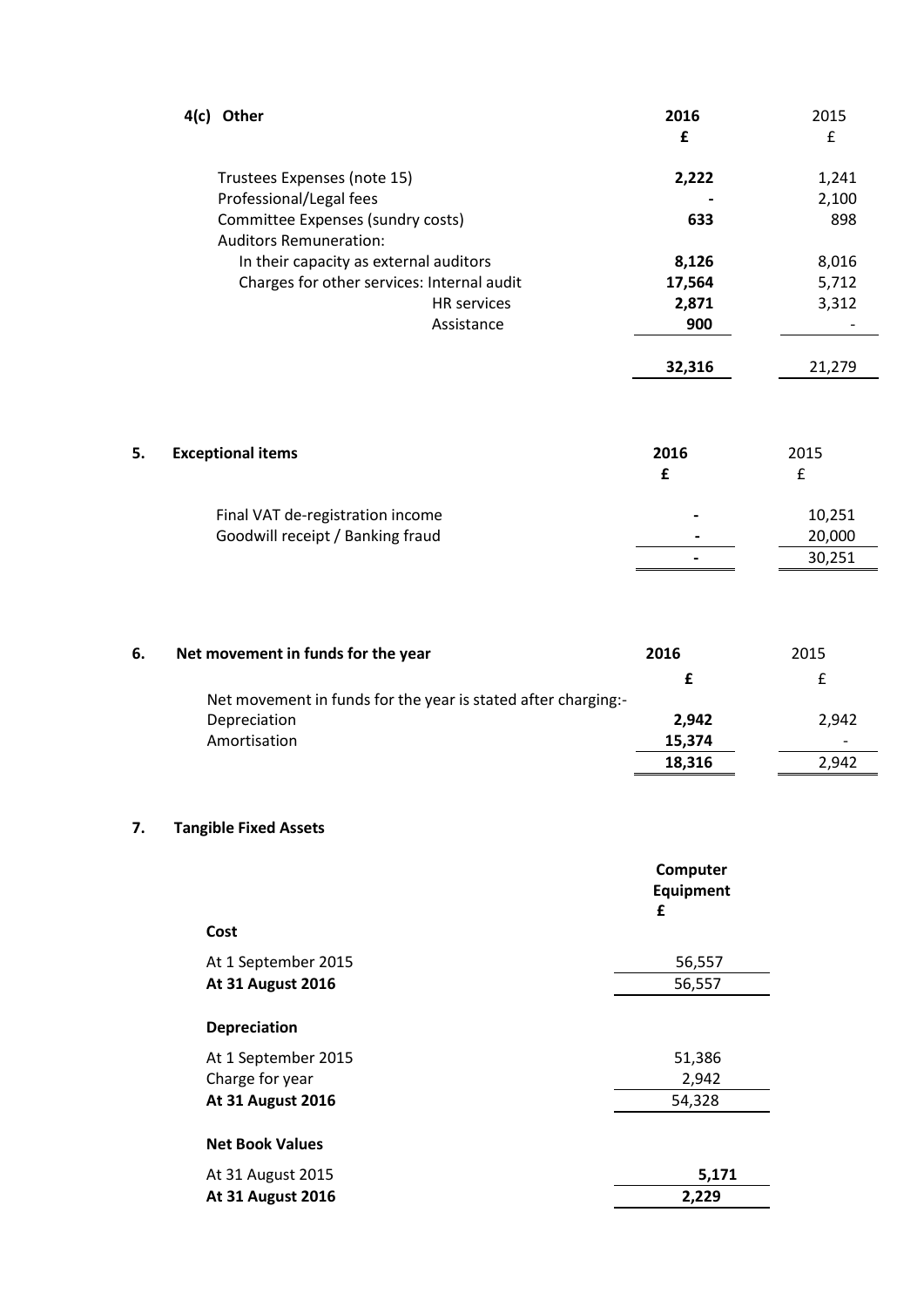# **8. Intangible Fixed Assets**

|                          | Website<br><b>Development</b><br>£ |
|--------------------------|------------------------------------|
| Cost                     |                                    |
| At 1 September 2015      |                                    |
| Additions in year        | 46,122                             |
| <b>At 31 August 2016</b> | 46,122                             |
| Amortisation             |                                    |
| At 1 September 2015      |                                    |
| Charge for year          | 15,374                             |
| <b>At 31 August 2016</b> | 15,374                             |
|                          |                                    |
| <b>Net Book Values</b>   |                                    |
| At 31 August 2015        |                                    |
| <b>At 31 August 2016</b> | 30,748                             |

### **9. Investments**

# **9(a) Movement on Investments**

|                                         | 2016                     | 2015      |
|-----------------------------------------|--------------------------|-----------|
|                                         | £                        | £         |
| Market value 1 September                | 2,039,476                | 1,641,552 |
| Disposal proceeds                       | (300,012)                | (80,013)  |
| Acquisitions                            | $\overline{\phantom{0}}$ | 393,016   |
| Net Transfers to Trustees Interest Fund | 41,820                   | 106,443   |
| Net Investment gains/(losses)           | 178,886                  | (21, 522) |
|                                         |                          |           |
| Market value at 31 August               | 1,960,170                | 2,039,476 |

# **9(b) Analysis of Investments**

Market value is that provided by the Central Finance Board of the Methodist Church

|                              | 2016<br><b>Market</b><br><b>Value</b> | 2015<br>Market<br>Value |
|------------------------------|---------------------------------------|-------------------------|
| <b>Central Finance Board</b> | £                                     | £                       |
| Trustees Interest Fund       |                                       | 108,935                 |
|                              | 150,755                               |                         |
| Overseas Investment Fund     | 440,187                               | 433,379                 |
| <b>UK Equity Fund</b>        | 710,921                               | 803,202                 |
| Short Fixed Interest Fund    | 266,466                               | 320,967                 |
| Corporate Bond               | 162,725                               | 146,892                 |
| Property Investment Fund     | 229,116                               | 226,101                 |
|                              | 1,960,170                             | 2,039,476               |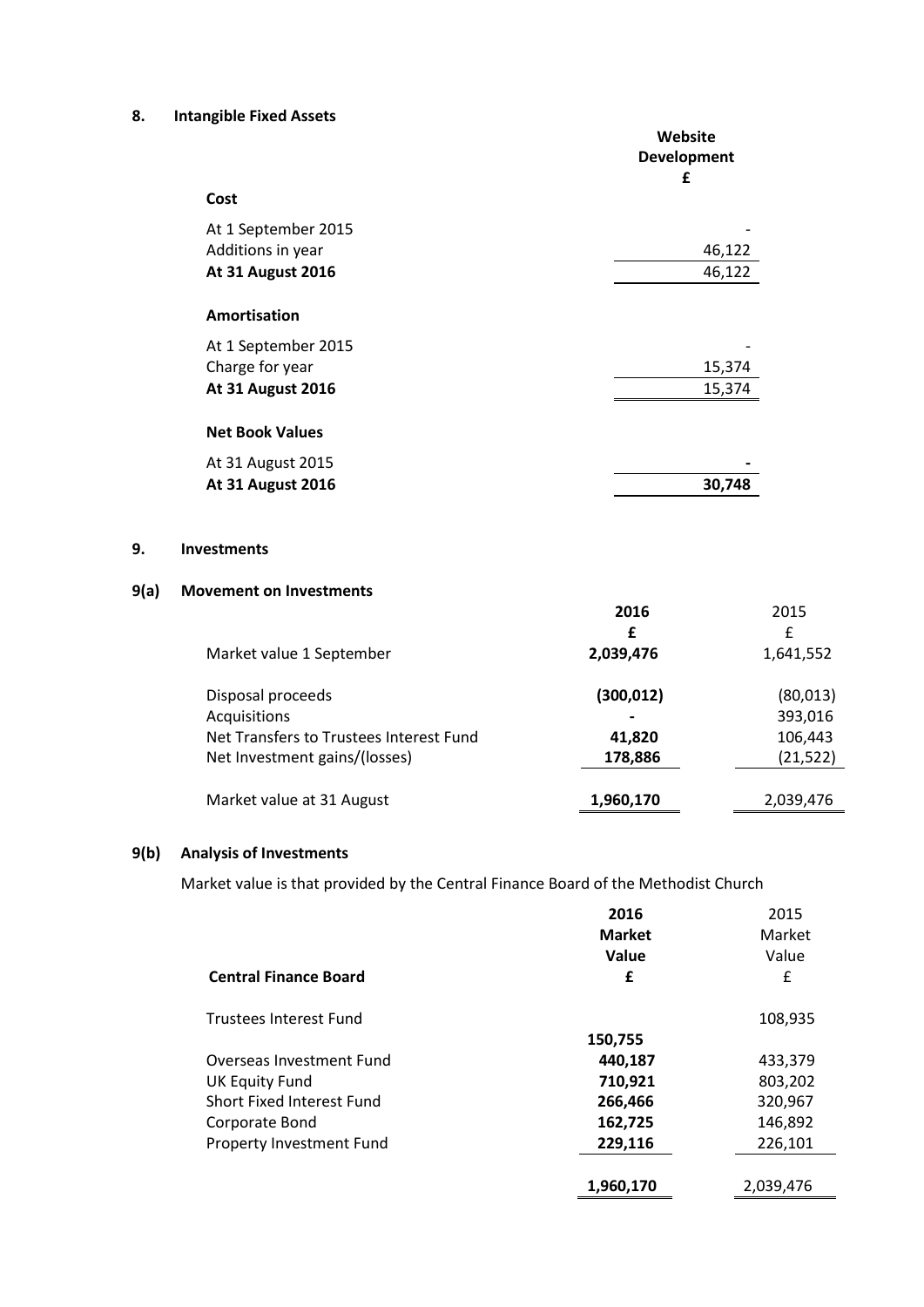### **10. Debtors**

|     |                                           | 2016      | 2015       |
|-----|-------------------------------------------|-----------|------------|
|     |                                           | £         | £          |
|     | Debtors and prepayments                   | 19,907    | 19,606     |
|     | Amounts due from related party            | 13,383    | 14,554     |
|     |                                           | 33,290    | 34,160     |
| 11. | <b>Creditors</b>                          |           |            |
|     |                                           | 2016      | 2015       |
|     |                                           | £         | £          |
|     | Trade creditors                           | 24,667    | 8,962      |
|     | Amounts due to related party              | 1,339     | 3,006      |
|     | Accruals                                  | 12,223    | 22,738     |
|     |                                           | 38,229    | 34,706     |
| 12. | <b>Unrestricted - Administration Fund</b> |           |            |
|     |                                           | 2016      | 2015       |
|     |                                           | £         | £          |
|     | Accumulated fund at 1 September           | 2,067,644 | 2,183,114  |
|     | Net movement in funds                     | (23, 848) | (115, 470) |
|     | At 31 August                              | 2,043,796 | 2,067,644  |

## **13. Unrestricted Funds**

All funds are unrestricted. That is, they are expendable at the discretion of the Board in furtherance of the objects of the Trust.

# **14. Pension Costs**

The Board is a participating employer of the Pension and Assurance Scheme for Lay Employees of the Methodist Church ("the Scheme"), a defined benefit scheme.

### **FRS102 Disclosures**

A valuation for the purposes of this disclosure was carried out at 31 August 2016 by an independent actuary. The major assumptions used by the actuary were:-

|                                          | 2016        | 2015        |
|------------------------------------------|-------------|-------------|
|                                          | % pa        | % pa        |
| Discount rate                            | 2.1         | 3.7         |
| Inflation rate assumed                   | 3.2         | 3.5         |
| CPI rate assumed                         | 2.2         | 2.5         |
| Rate of increase in pensionable earnings | 3.2         | 3.5         |
| Rate of increase in pension payments     | 2.1/3.1/5.0 | 2.2/3.3/5.0 |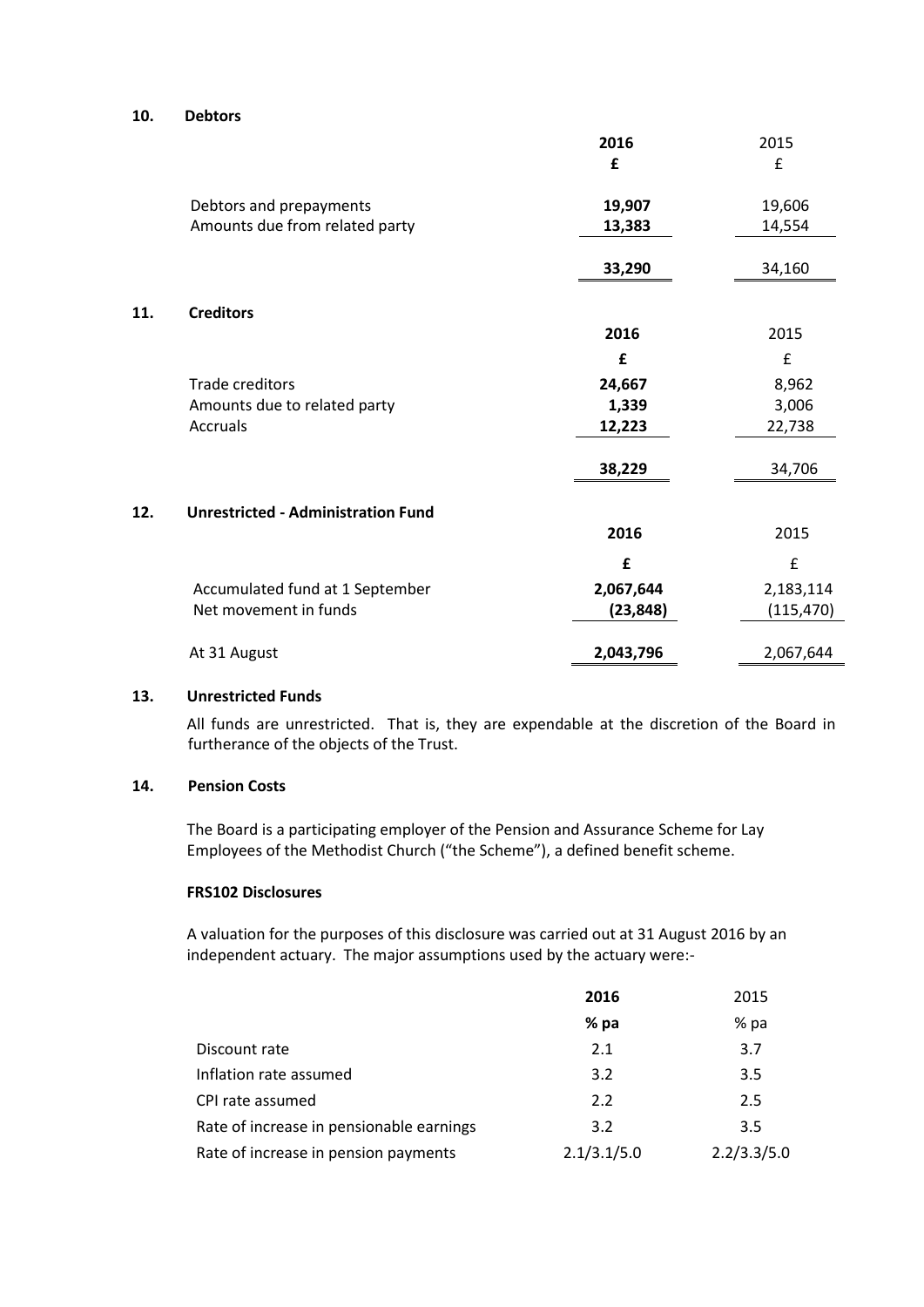| The major categories of the Scheme's assets as a percentage of the total Scheme assets are |  |
|--------------------------------------------------------------------------------------------|--|
| as follows:                                                                                |  |

|                             | 31 August 2016 | 31 August 2015 |
|-----------------------------|----------------|----------------|
|                             | %              | %              |
| Equities                    | 54             | 55             |
| Gilts                       | 3              | 6              |
| Corporate bonds             | 17             | 16             |
| Index linked bonds          | 3              | 6              |
| Property                    | 5              | 6              |
| Cash                        | 4              | 3              |
| Liability Driven Investment | 6              | 0              |
| Annuities                   | 8              | 8              |

The following amounts at 31 August 2016 were measured in accordance with the requirements of FRS102.

|                                     | <b>f</b> million |
|-------------------------------------|------------------|
| Total market value of assets        | 67.5             |
| Present value of scheme liabilities | 83.8             |
| Net Defined Benefit Liability       | (16.3)           |

The Scheme operated by the Methodist Church is a defined benefit scheme. However, the Board is not the only participating employer in the Scheme and it is unable to determine its share of the underlying assets and liabilities on a consistent and reasonable basis. This is because contributions paid into the Scheme are not invested separately to those paid by other employers participating in the Scheme. As such no separate fund is identifiable in respect of the Board. In order to determine a current fund for each participating employer it would be necessary to separately account for contributions, benefit payments and investment returns for each participating employer. Approximately 8.4% of the active membership of the Scheme are employees of the Board.

Under the terms of the Scheme, the assets and liabilities are pooled amongst the participating employers. If a participating employer were to cease to participate then that employer would be required to pay a debt to fully fund their share of the Scheme's liabilities. The Board would not be liable for another employer's debt but has an option to assume responsibility under an apportionment arrangement.

The total employer contributions paid to the Scheme during the year were £1.580m (2015, £1.613m), of which the Board's contributions totalled £103,333 (2015, £83,496).

A full actuarial valuation of the Scheme was carried out at 1 September 2014 by the Scheme Actuary. The valuation disclosed a past service deficit of £0.3m.

The Scheme Actuary recommended a contribution rate of 23.7% of pensionable earnings for the employers but the employers chose to maintain a contribution rate of 24.1% of pensionable earnings with 8% of pensionable earnings from members, which is intended to meet the cost of benefits accruing to members from 1 September 2015. In September 2015 a payment was made from the Connexional Pension Reserve Fund which was expected to eliminate the past service shortfall and the shortfall arising over 2014/15 due to contributions being below the future service rate from 1 September 2014 to 1 September 2015.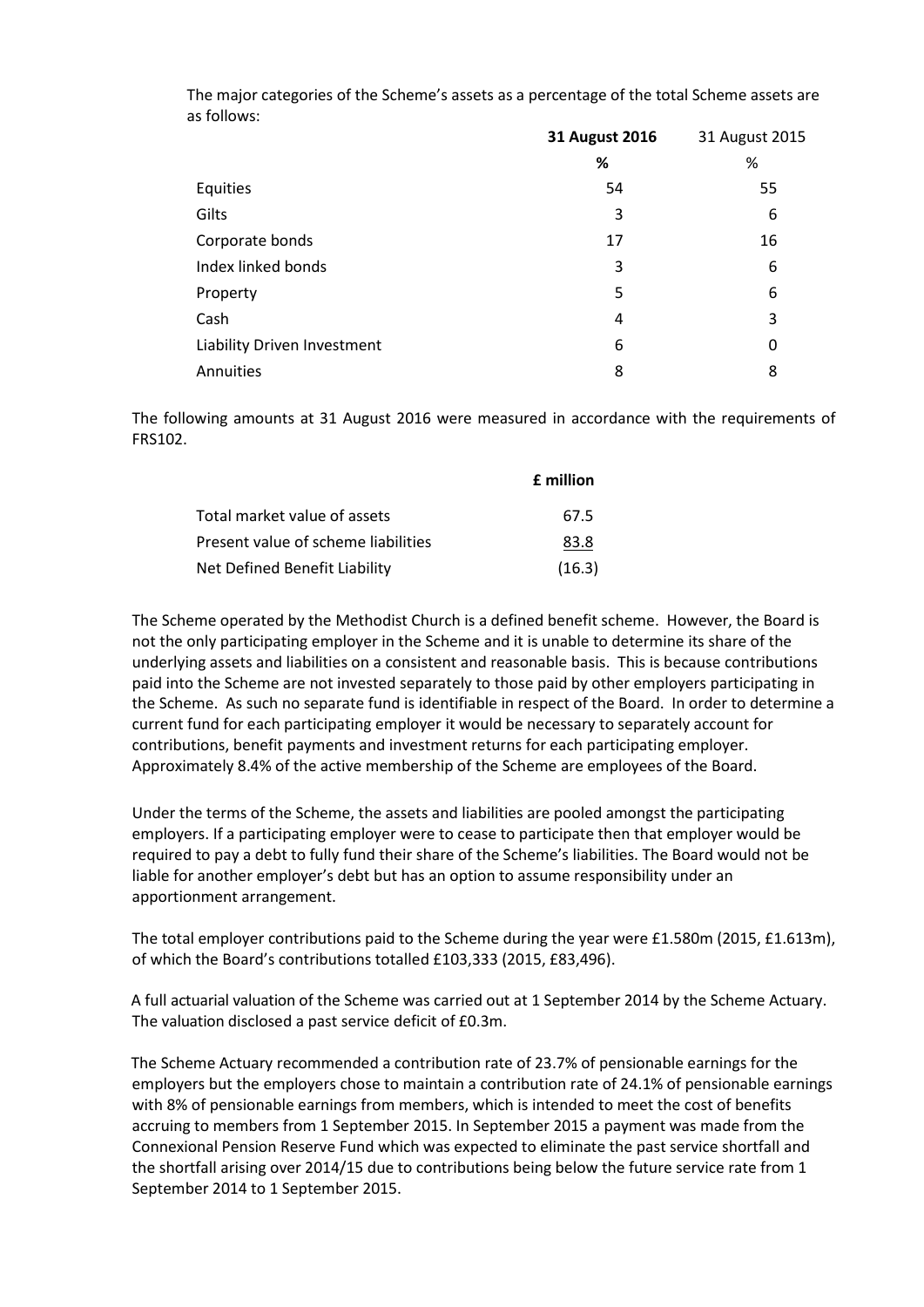An update of the funding position as at 1 September 2015 was carried out by the Scheme Actuary. This showed that the shortfall had increased over 2014/15 from £311,000 to £5,551,000 (before receipt of the Connexional Pension Reserve Fund contribution). The next full actuarial valuation is due as at 1 September 2017.

# **15. Transactions with Members of the Board and Connected Persons**

Under the requirements of Accounting by Charities - Statement of Recommended Practice, it is necessary to disclose details of certain transactions with members and connected persons.

|                              | 2016  | 2015  | 2016 | 2015 |
|------------------------------|-------|-------|------|------|
| <b>Nature of transaction</b> |       |       | Nο   | Nο   |
| Travel expenses reimbursed   | 2.222 | 1.241 | 15   |      |

# **16. Landfill Grants**

During the year, as part of the Board's custodian responsibilities, the following transactions took place with regard to landfill grants:

|                              | 2016   | 2015   | 2016 | 2015 |
|------------------------------|--------|--------|------|------|
| <b>Nature of transaction</b> |        |        | Nο   | Nο   |
| Grants received              | 51.406 | 75.628 |      |      |
| Grants paid                  | 50.242 | 74.632 | д    | q    |

These amounts are not included in these financial statements.

## **17. Reconciliation of net movement in funds to net cash flow from operating activities**

|                                                     | 2016       | 2015       |
|-----------------------------------------------------|------------|------------|
|                                                     | £          | £          |
| <b>Cash Flows from Operating Activities</b>         |            |            |
| Net Movement in funds                               | (23, 848)  | (115, 470) |
| Add<br>Depreciation charge                          | 2,942      | 2,942      |
| Amortisation provided<br>Add                        | 15,374     |            |
| Deduct (Gains)/Add losses on investments            | (178, 886) | 21,522     |
| Deduct Dividends & interest                         | (52, 994)  | (42, 692)  |
| Decrease in debtors                                 | 870        | 535,330    |
| Increase/(decrease) in creditors                    | 3,523      | (39, 237)  |
| Net cash (used in)/provided by operating activities | (233,019)  | 362,395    |
| 18. Operating lease commitments                     |            |            |
|                                                     | 2016       | 2015       |
|                                                     | £          | f          |
| Not later than one year                             | 3,985      | 4,248      |
| Later than one year and not later than five years   | 7,083      | 11,068     |
| Later than five years                               |            |            |
|                                                     | 11,068     | 15,316     |